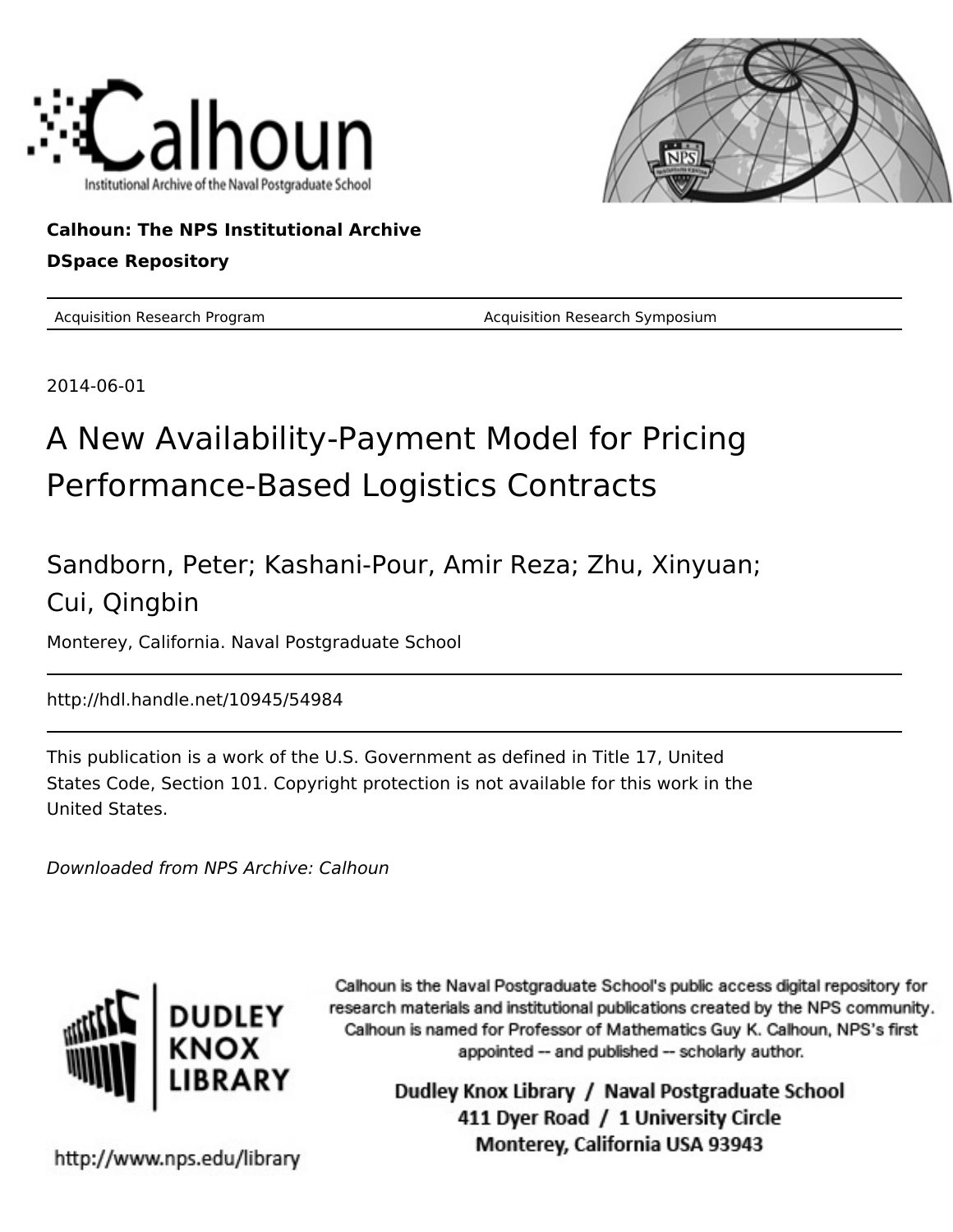UMD-CM-14-175



# **ACQUISITION RESEARCH PROGRAM SPONSORED REPORT SERIES**

**A New "Availability-Payment" Model for Pricing Performance-Based Logistics Contracts**

17 June 2014

**Peter Sandborn, Professor** 

**Amir Reza Kashani-Pour, Research Assistant**

**Xinyuan Zhu, Ph.D. Candidate**

**Qingbin Cui, Assistant Professor**

CALCE Center for Advanced Life Cycle Engineering

**University of Maryland**

Approved for public release; distribution is unlimited. Prepared for the Naval Postgraduate School, Monterey, CA 93943.



**Acquisition Research Program Graduate School of Business & Public Policy Naval Postgraduate School**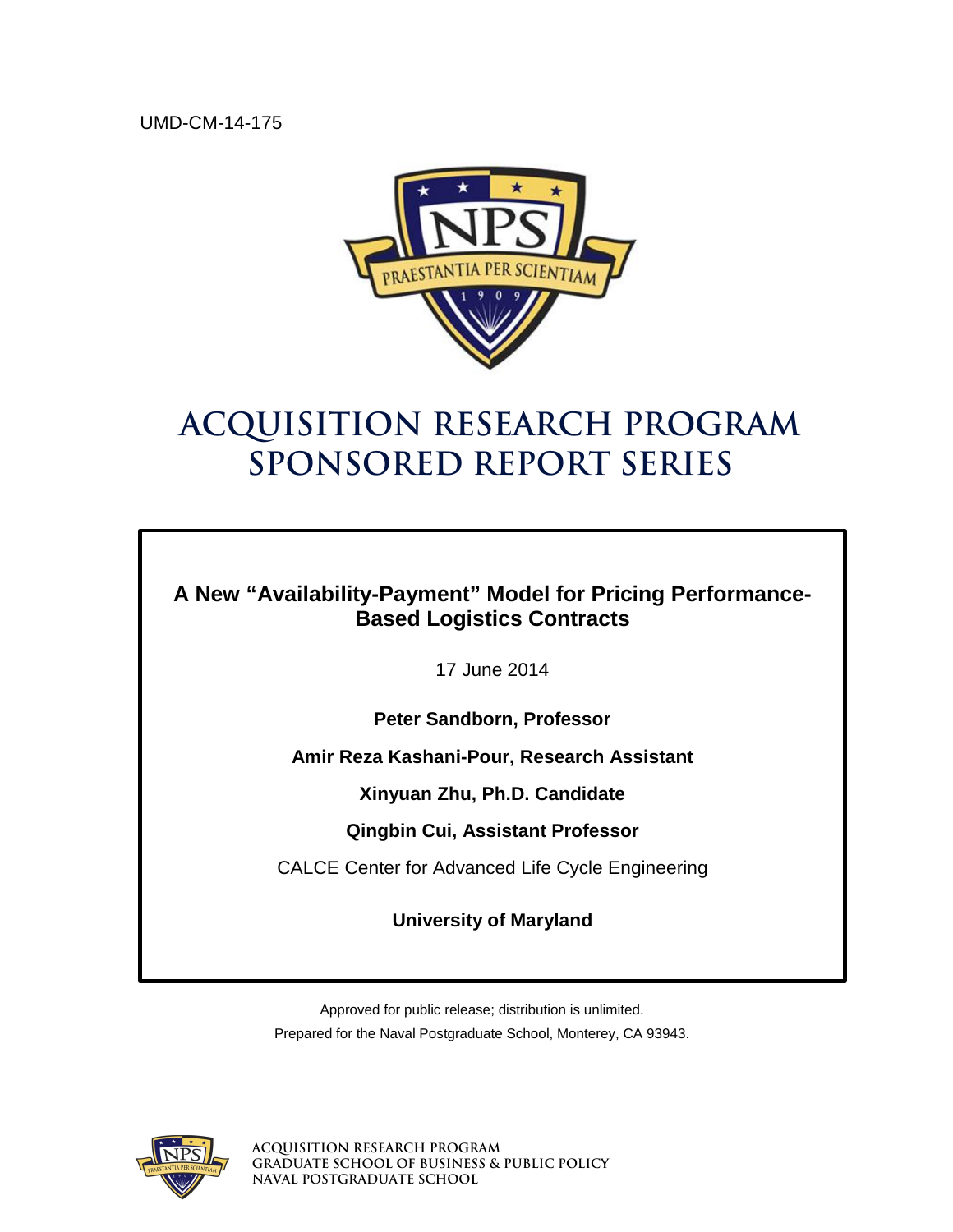The research presented in this report was supported by the Acquisition Research Program of the Graduate School of Business & Public Policy at the Naval Postgraduate School.

To request defense acquisition research, to become a research sponsor, or to print additional copies of reports, please contact any of the staff listed on the Acquisition Research Program website [\(www.acquisitionresearch.net\)](http://www.acquisitionresearch.net/).



**Acquisition Research Program Graduate School of Business & Public Policy Naval Postgraduate School**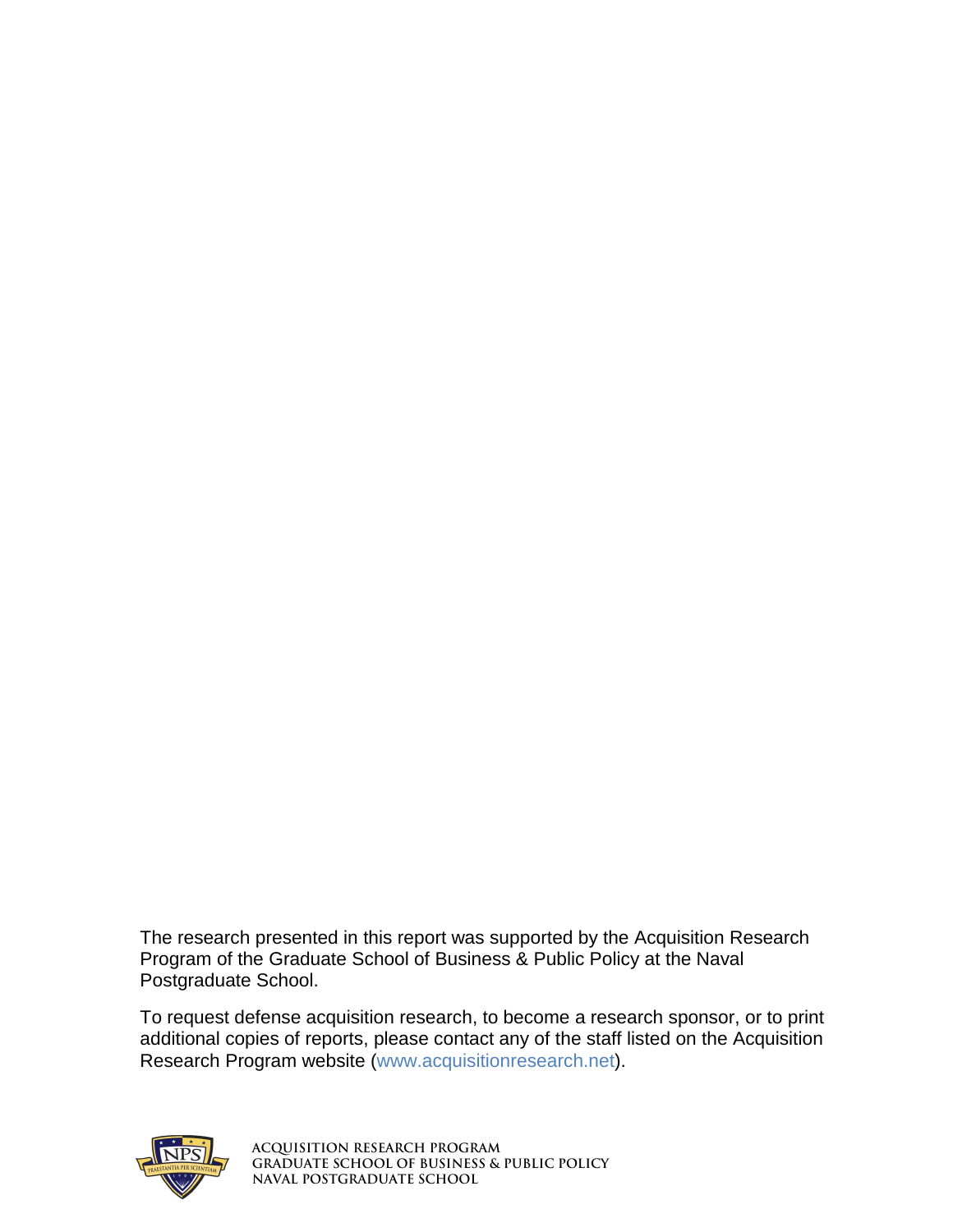## Abstract

This report describes the adoption and extension of "availability payment" concepts currently in use for civil infrastructure Public-Private Partnerships (PPPs) to contract design and pricing for Performance-Based Logistics (PBL) contracts. Availability payment models for civil infrastructure PPPs require the private sector to take responsibility for designing, building, financing, operating and maintaining an asset (most commonly

highways). Under the "availability payment" concept, once the asset is available for use, the private sector begins receiving an annual payment for a contracted number of years based on meeting performance requirements. The challenge in PPPs is to determine a payment plan (amount and length of time) that protects the public interest, i.e., does not overpay the private sector, but also minimizes that risk that the asset will become unsupported. In this report we focus on availability as the key required outcome and introduce a stochastic availability requirement into PBL contract structures.

The model developed in this report uses an affine controller to drive a discrete event simulator (Petri net) that produces availability and cost measures. The model is used to explore the optimum availability assessment window (length of time over which availability should be assessed) for a PBL contract.

**Keywords:** Public-Private Partnerships (PPPs), contract, pricing, Performance-Based Logistics (PBL)

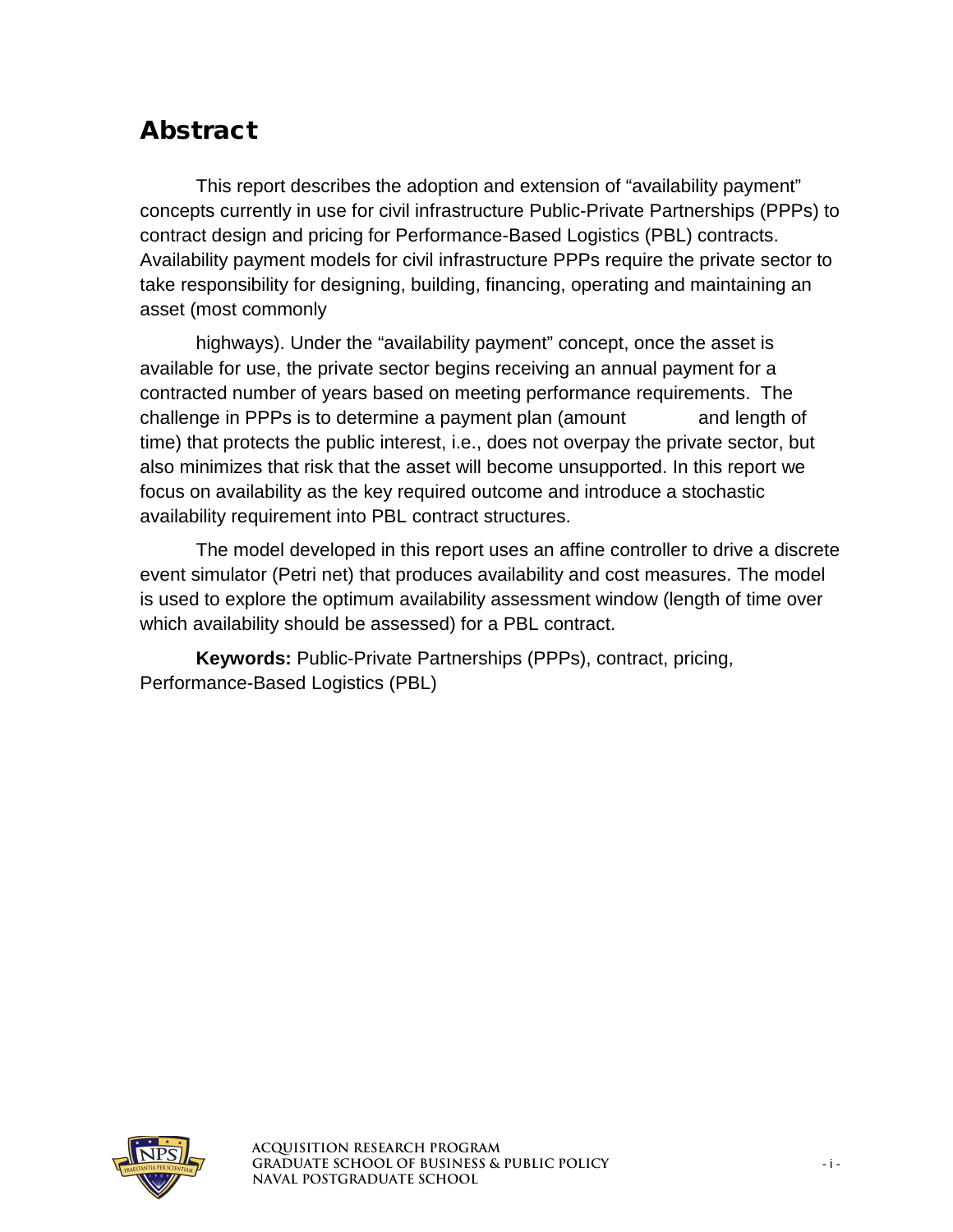THIS PAGE INTENTIONALLY LEFT BLANK



**Acquisition Research Program Graduate School of Business & Public Policy** - ii - **Naval Postgraduate School**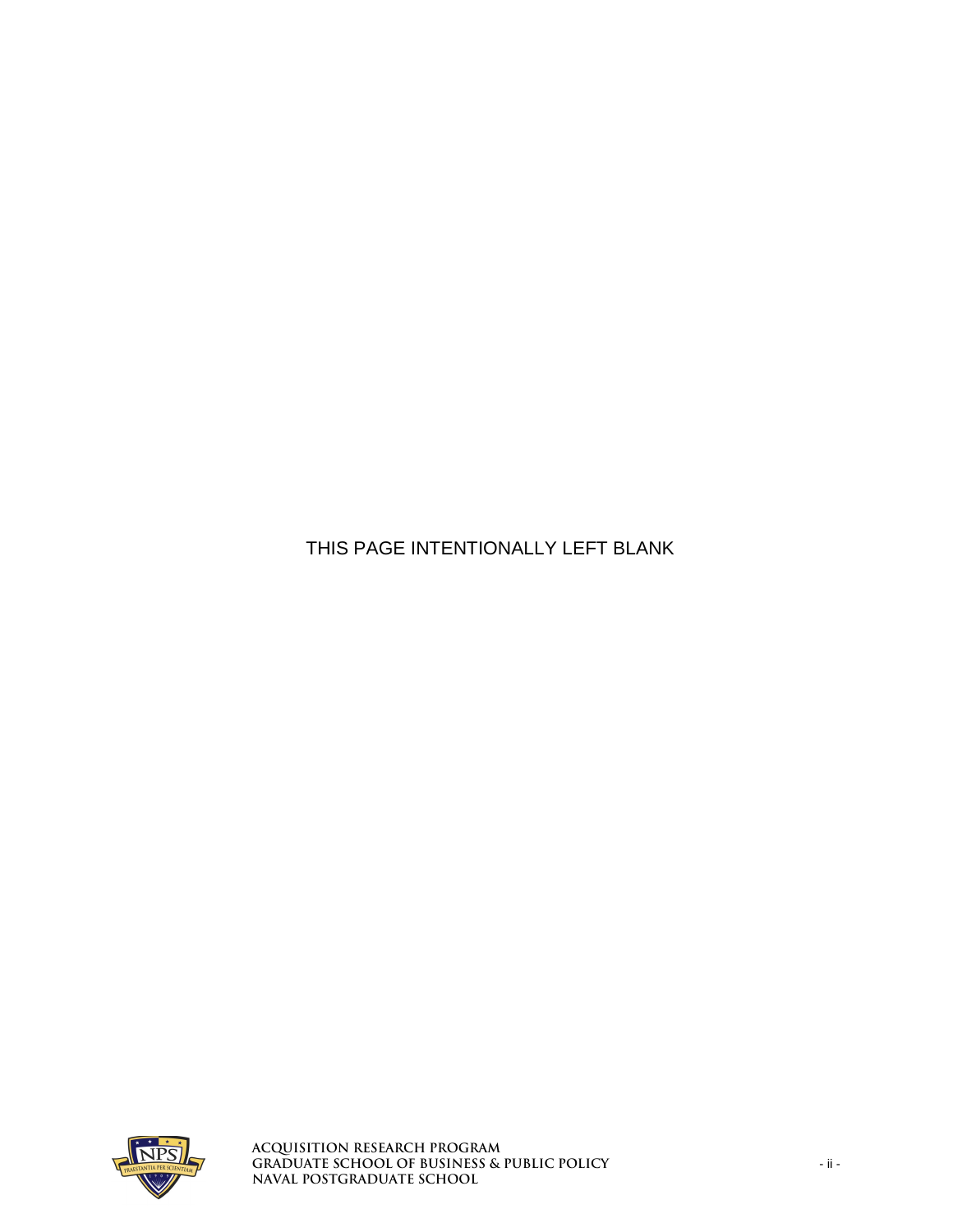## Acknowledgments

This material is based in part upon work supported by the Naval Postgraduate School Acquisition Research Program under Grant No. N00244-13-1-0009 and the Office of the Secretary of Defense. The views expressed in this report do not necessarily reflect the official policies of the Naval Postgraduate School nor does mention of trade name, commercial practices, or organizations imply endorsement by the US Government.



**Acquisition Research Program Graduate School of Business & Public Policy** - iii - **Naval Postgraduate School**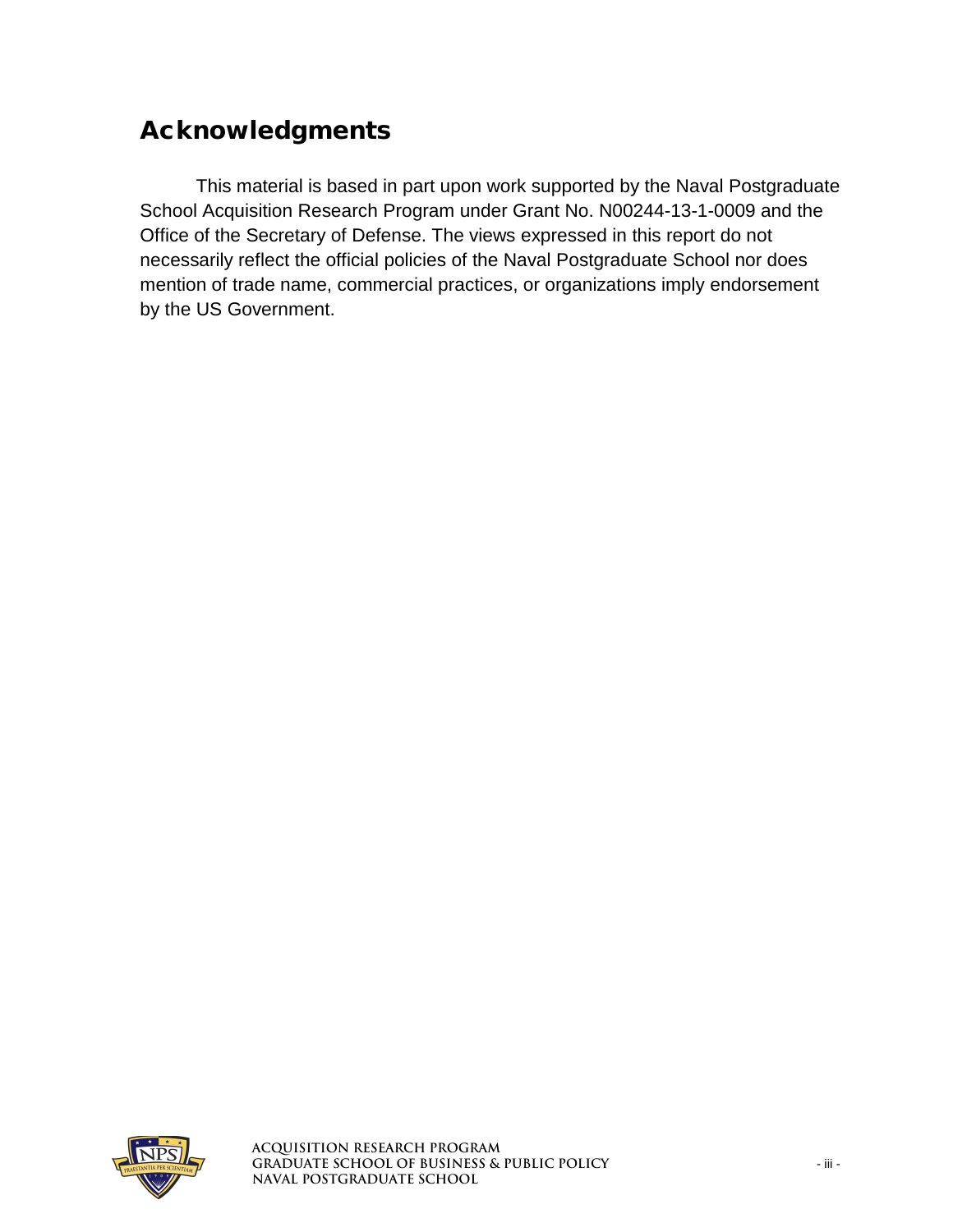THIS PAGE INTENTIONALLY LEFT BLANK



**Acquisition Research Program Graduate School of Business & Public Policy** - iv - **Naval Postgraduate School**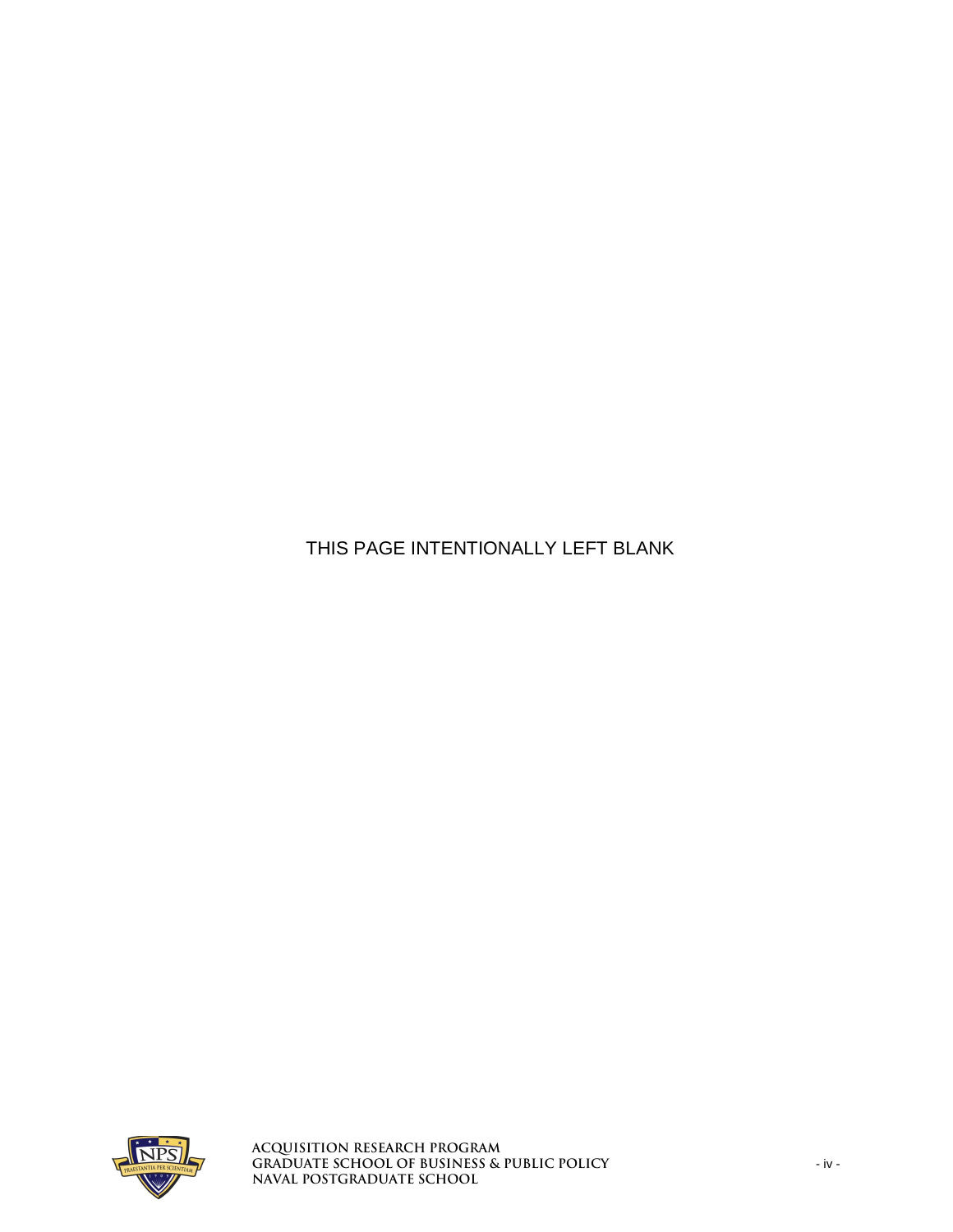### About the Authors

**Peter Sandborn** is a professor in the Department of Mechanical Engineering and the director of the Maryland Technology Enterprise Institute (Mtech) at the University of Maryland. Dr. Sandborn's research interests include electronic part obsolescence management, prognostics and health management for electronic systems, and system life-cycle and risk economics. He received a PhD degree in electrical engineering from the University of Michigan.

Peter Sandborn CALCE Center for Advanced Life Cycle Engineering Professor, Department of Mechanical Engineering University of Maryland College Park, MD 20742 Tel: (301) 405-3167 E-mail: sandborn@umd.edu

**Amir Reza Kashani-Pour** is a future faculty fellow of Clark School of Engineering and PhD student of the Mechanical Engineering Department at the University of Maryland, College Park. His interests include modeling and optimization for high-availability cyber-physical systems, system fault diagnosis and prognosis and production economics. He has an MSc of Electrical Engineering with focus on control theory.

Amir Reza Kashani-Pour CALCE Center for Advanced Life Cycle Engineering University of Maryland College Park, MD 20742 E-mail: kashanipour@gmail.com

**Xinyuan Zhu** is a PhD candidate of project Management in the Civil Engineering Department at the University of Maryland, College Park. Her research focuses include risk management for renewable energy and energy efficiency projects, contract design for sustainable infrastructure projects, and Public–Private Partnership. She has a master's degree in industrial engineering from Georgia Institute of Technology with a focus on supply chain and network optimization

Xinyuan Zhu Sustainable Infrastructure Group & Energy Research Center Department of Civil and Environmental Engineering University of Maryland College Park, MD 20742 Tel: (571) 246-3404 Email:zxyemily@umd.edu



**Acquisition Research Program Graduate School of Business & Public Policy** - v - **Naval Postgraduate School**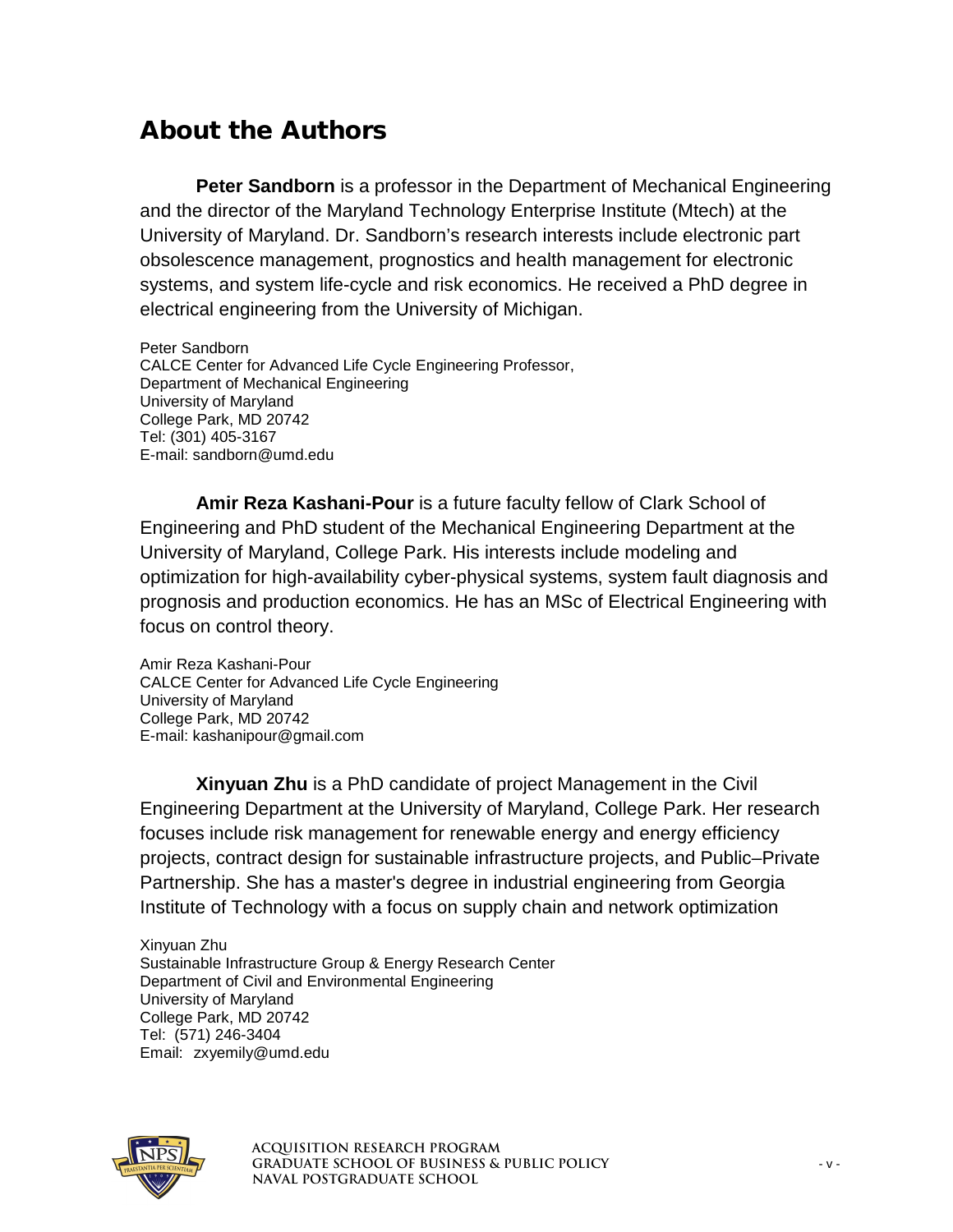**Qingbin Cui** is an assistant professor of civil engineering at the University of Maryland. He has been working in the field of public private partnership, project procurement and delivery, sustainable materials and infrastructure. He holds a PhD in civil engineering from Purdue University.

Qingbin Cui Assistant Professor, Department of Civil and Environmental Engineering University of Maryland College Park, MD 20742 Tel: (301) 405-8104 E-mail: cui@umd.edu



**Acquisition Research Program Graduate School of Business & Public Policy** - vi - **Naval Postgraduate School**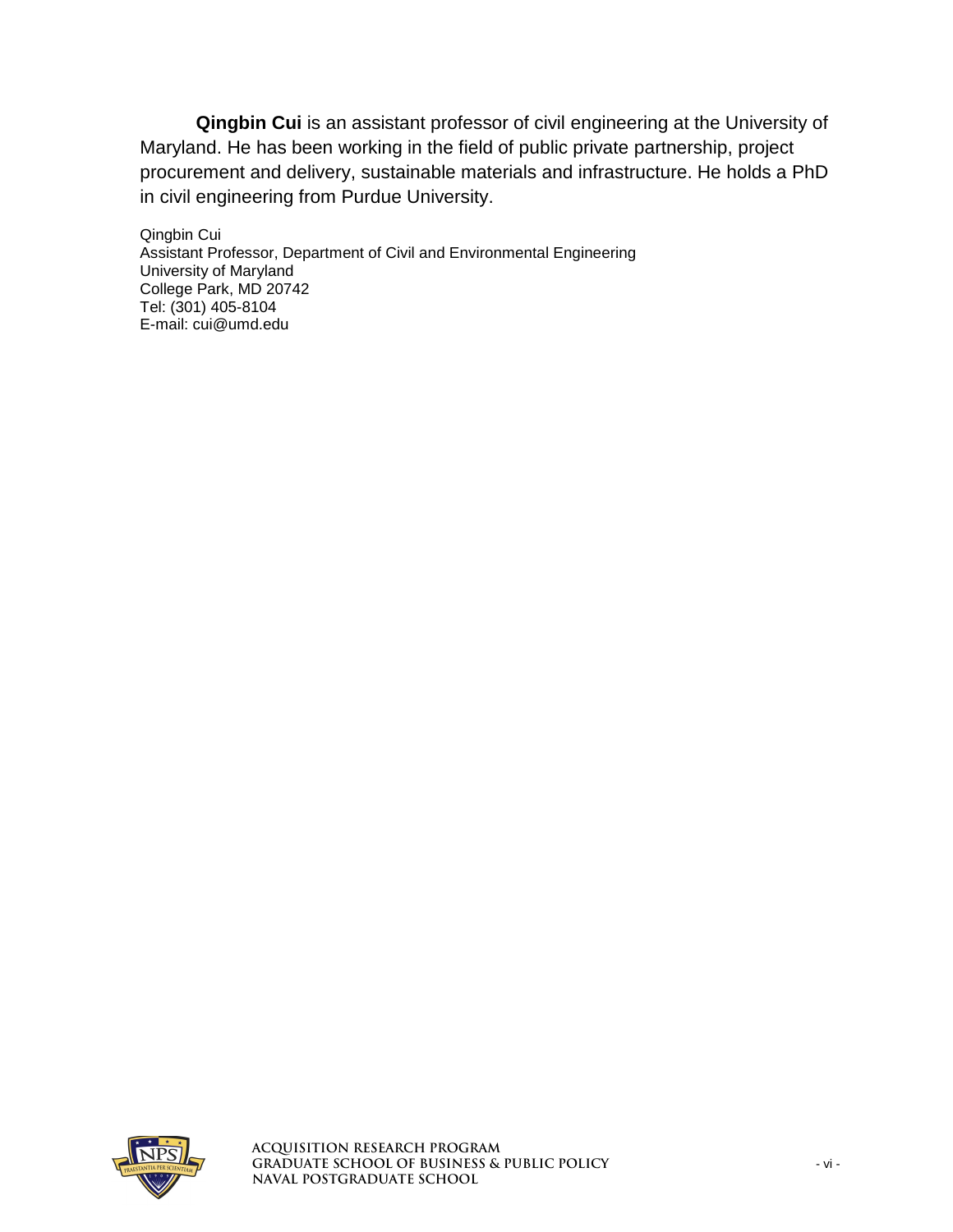

# **Acquisition Research Program sponsored Report Series**

**A New "Availability-Payment" Model for Pricing Performance-Based Logistics Contracts**

17 June 2014

**Peter Sandborn, Professor** 

**Amir Reza Kashani-Pour, Research Assistant**

**Xinyuan Zhu, Ph.D. Candidate**

**Qingbin Cui, Assistant Professor**

CALCE Center for Advanced Life Cycle Engineering

**University of Maryland**

Disclaimer: The views represented in this report are those of the author and do not reflect the official policy position of the Navy, the Department of Defense, or the federal government.



**Acquisition Research Program Graduate School of Business & Public Policy** - vii - **Naval Postgraduate School**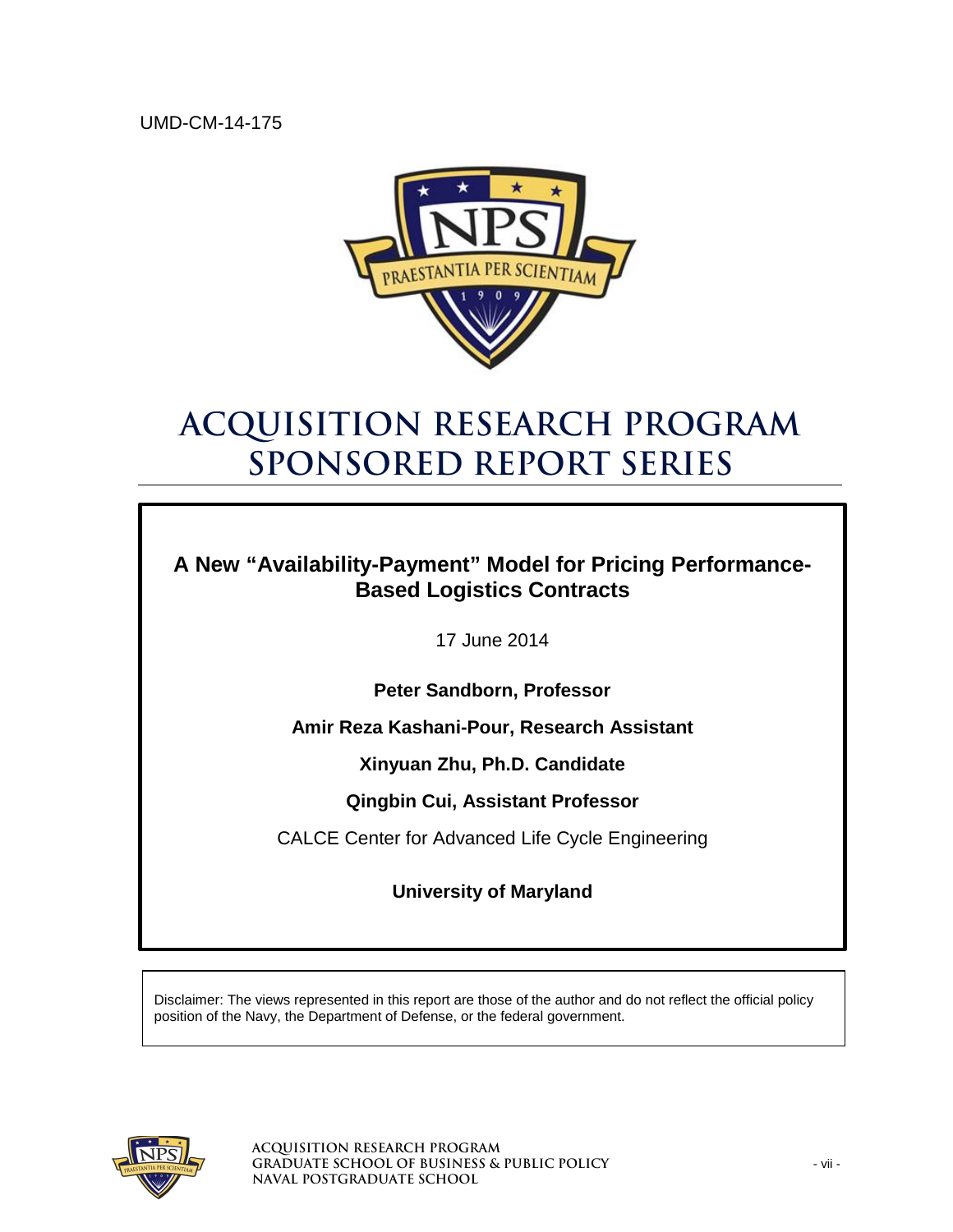THIS PAGE INTENTIONALLY LEFT BLANK



**Acquisition Research Program Graduate School of Business & Public Policy** - viii - **Naval Postgraduate School**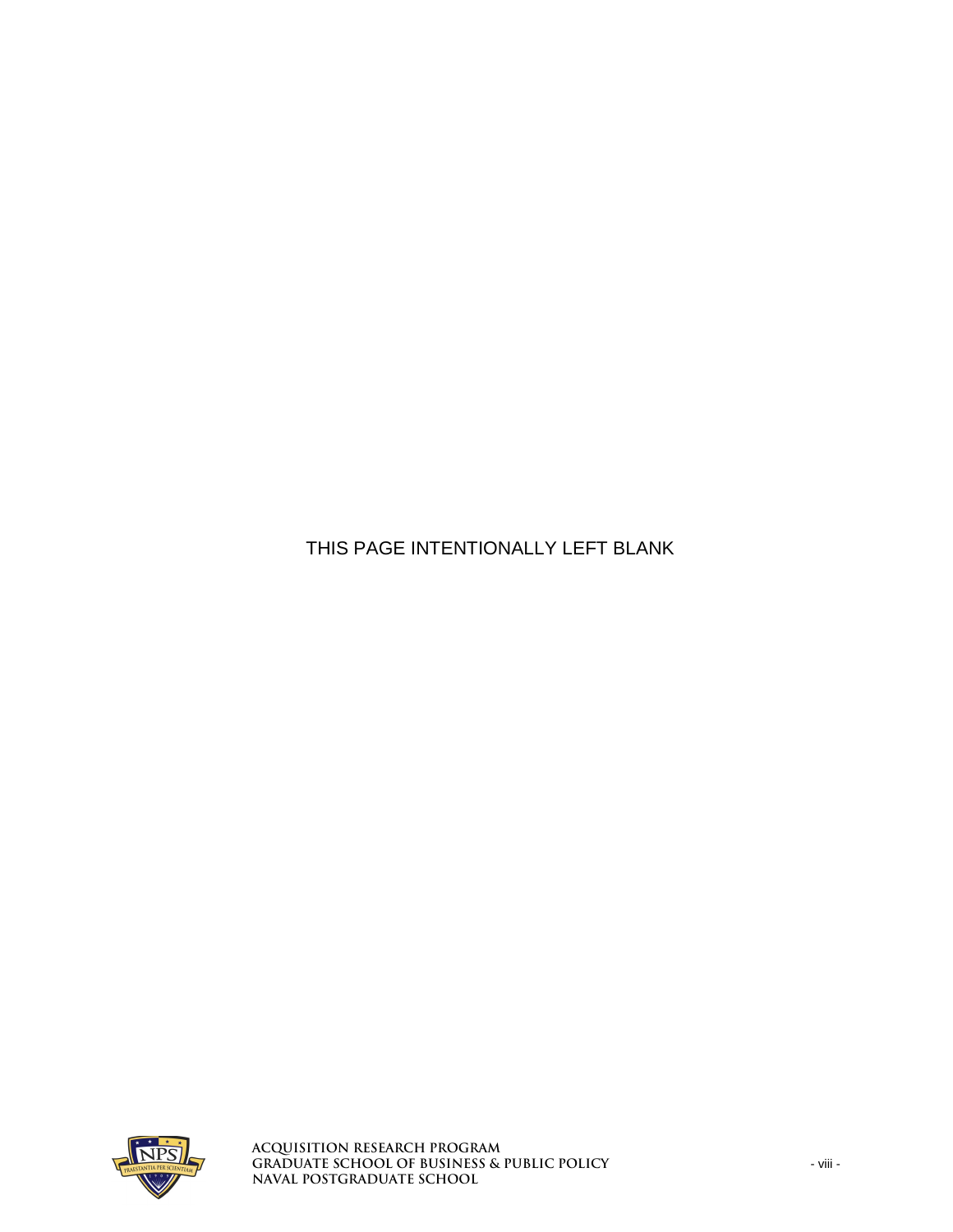# **Table of Contents**

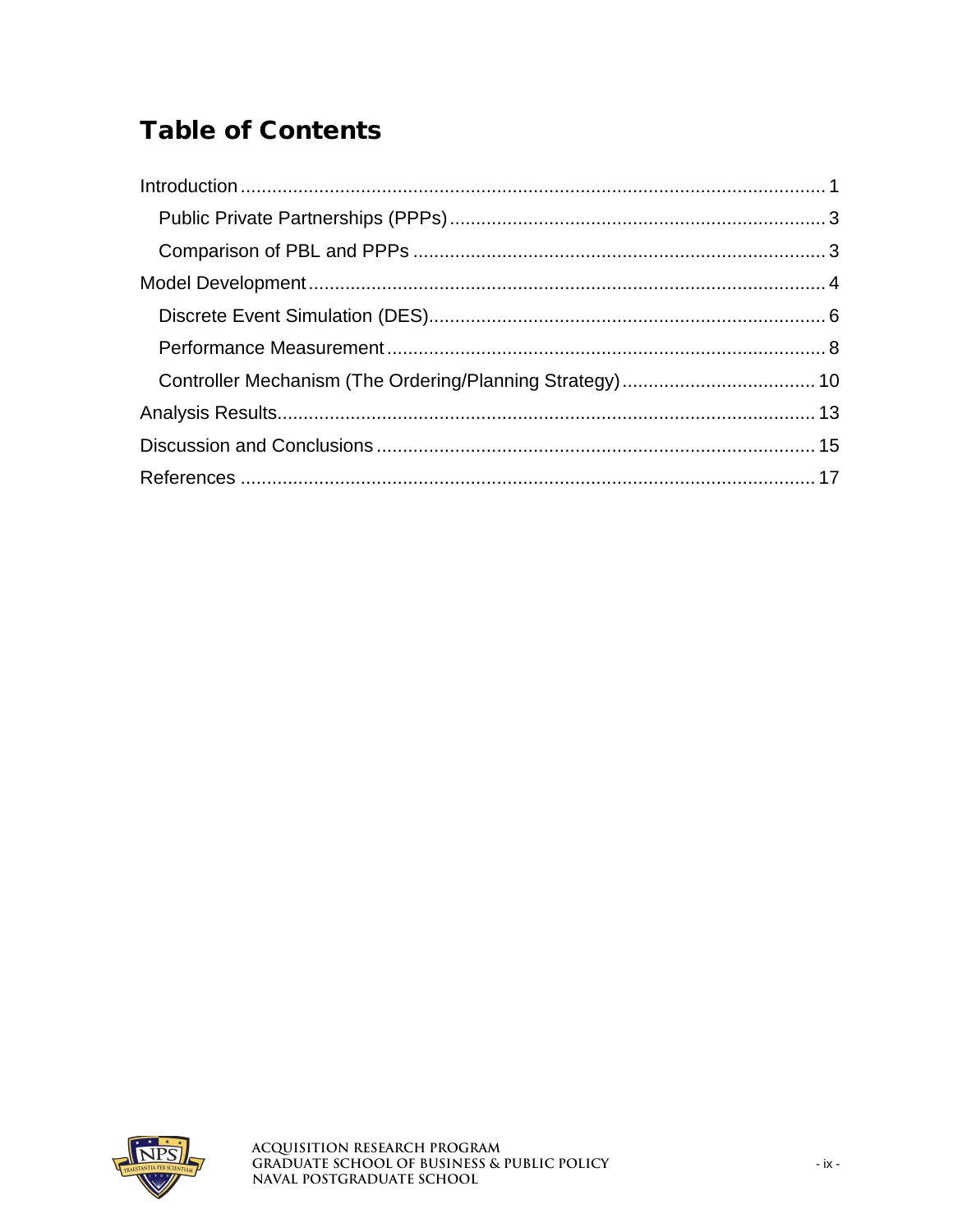THIS PAGE INTENTIONALLY LEFT BLANK



**Acquisition Research Program Graduate School of Business & Public Policy** - x - **Naval Postgraduate School**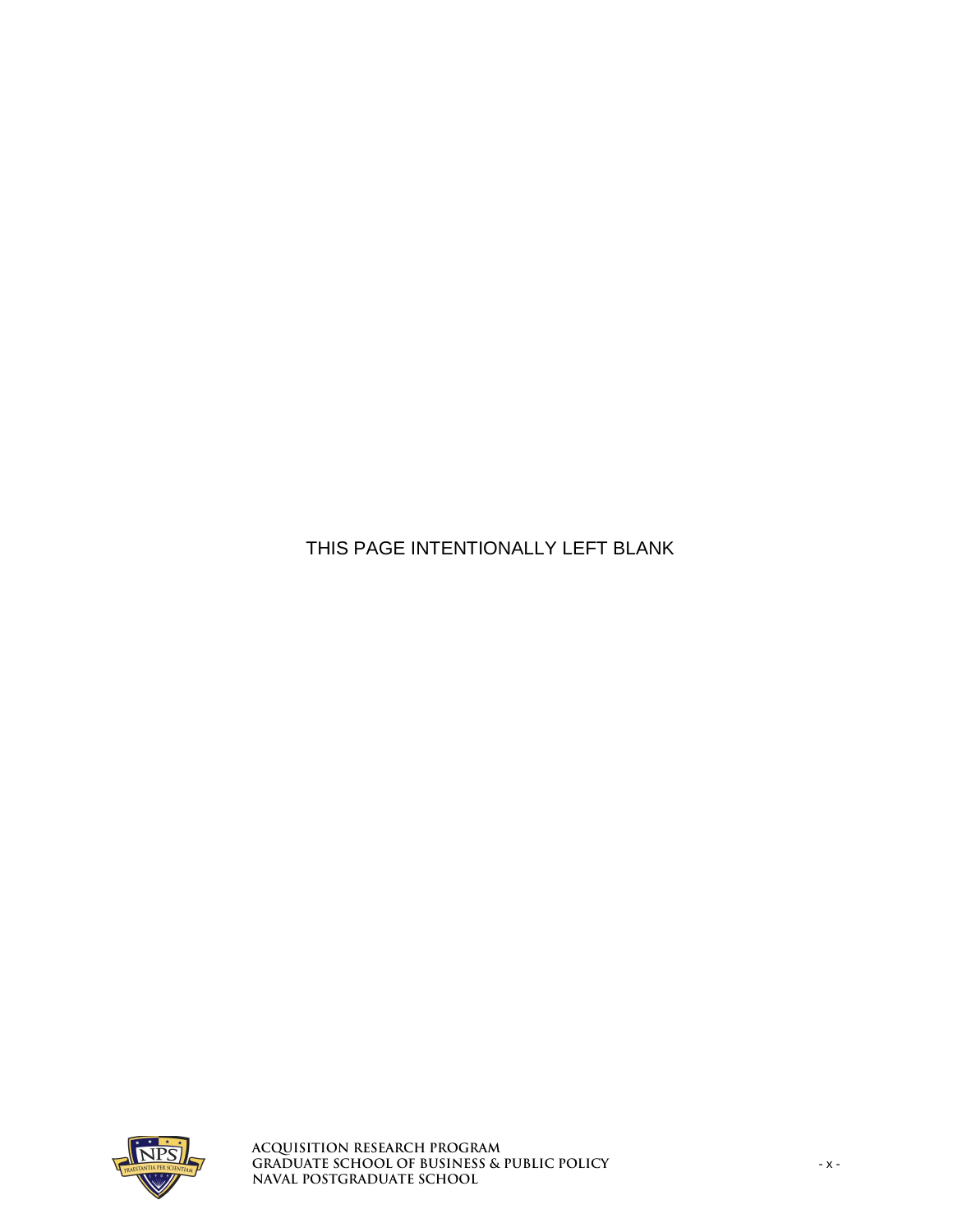# List of Figures

| Figure 1. |                                                                                                                             |  |  |
|-----------|-----------------------------------------------------------------------------------------------------------------------------|--|--|
| Figure 2. |                                                                                                                             |  |  |
| Figure 3. | The Contractor's Performance Measured in Milestones Throughout<br>the Contract Length by Assessing the Performance Over the |  |  |
| Figure 4. |                                                                                                                             |  |  |
| Figure 5. |                                                                                                                             |  |  |
| Figure 6. | Cost Per Year Using Various Time-Assessment Windows in the                                                                  |  |  |
| Figure 7. |                                                                                                                             |  |  |
| Figure 8. | Inventory Level vs. Assessment Window Length  16                                                                            |  |  |

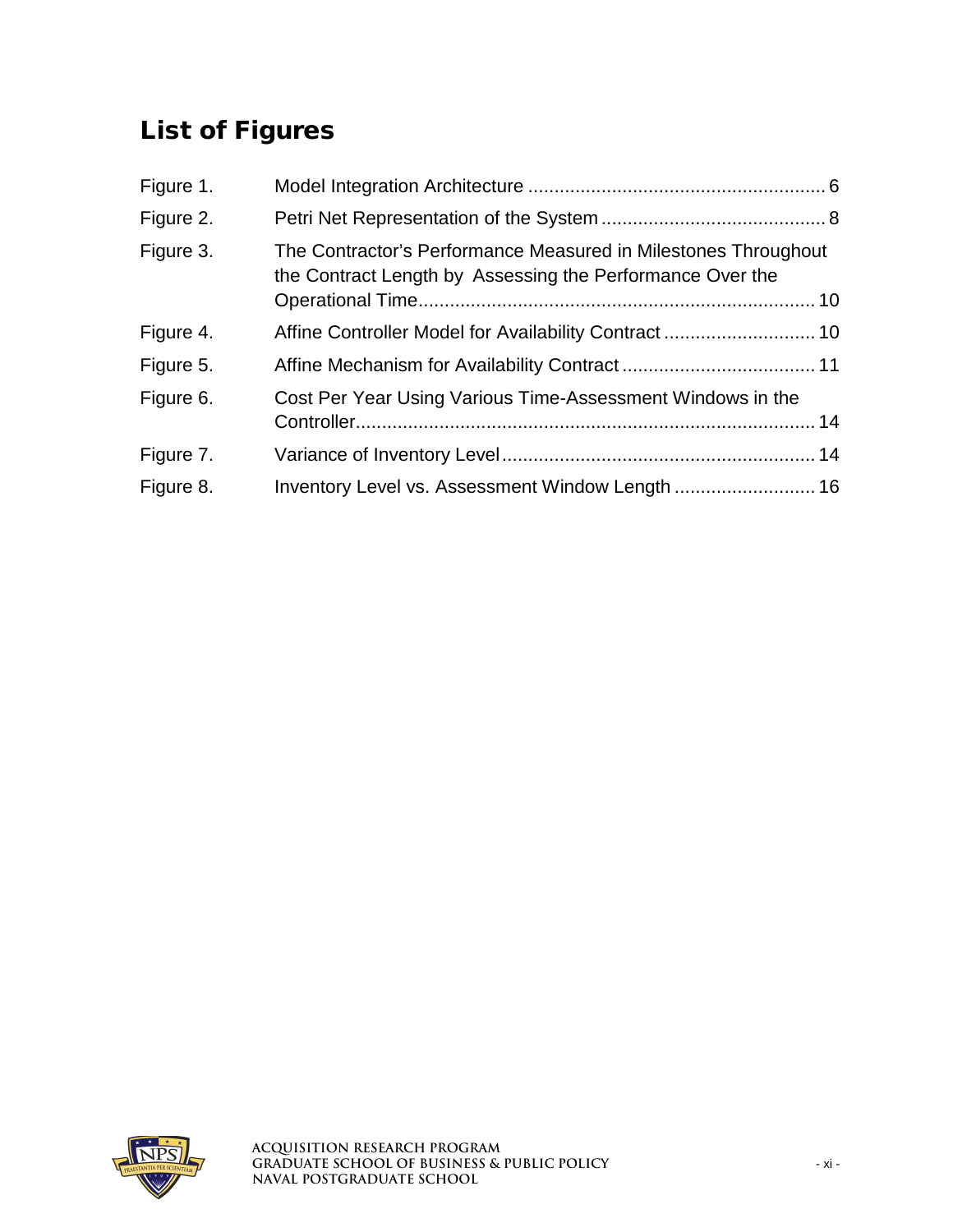THIS PAGE INTENTIONALLY LEFT BLANK



**Acquisition Research Program Graduate School of Business & Public Policy** - xii - **Naval Postgraduate School**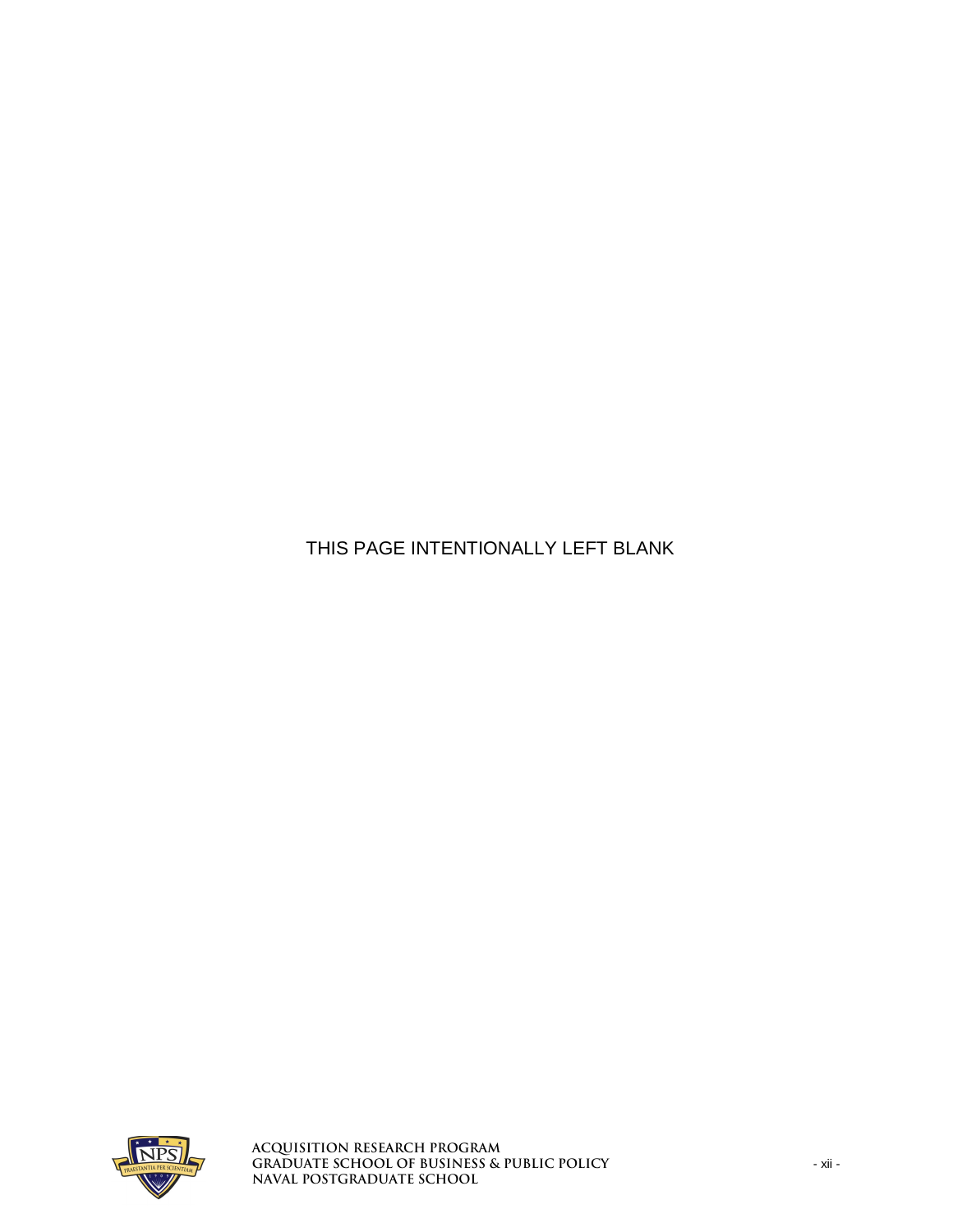## List of Tables

Table 1. Mapping of Availability [Payment Contracts to PBL Contracts](#page-21-0) .......... 5



**Acquisition Research Program Graduate School of Business & Public Policy** - xiii - **Naval Postgraduate School**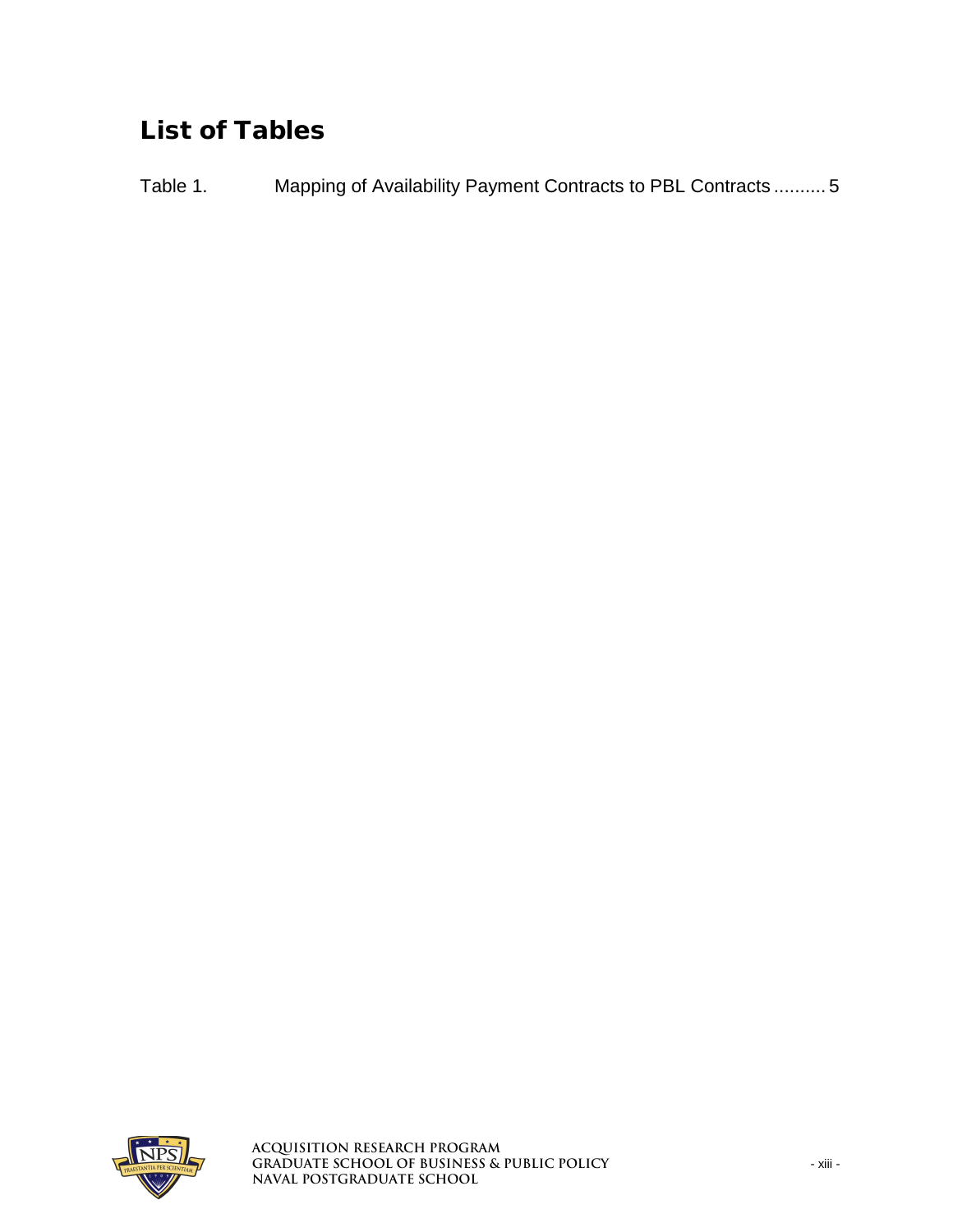THIS PAGE INTENTIONALLY LEFT BLANK



**Acquisition Research Program Graduate School of Business & Public Policy** - xiv - **Naval Postgraduate School**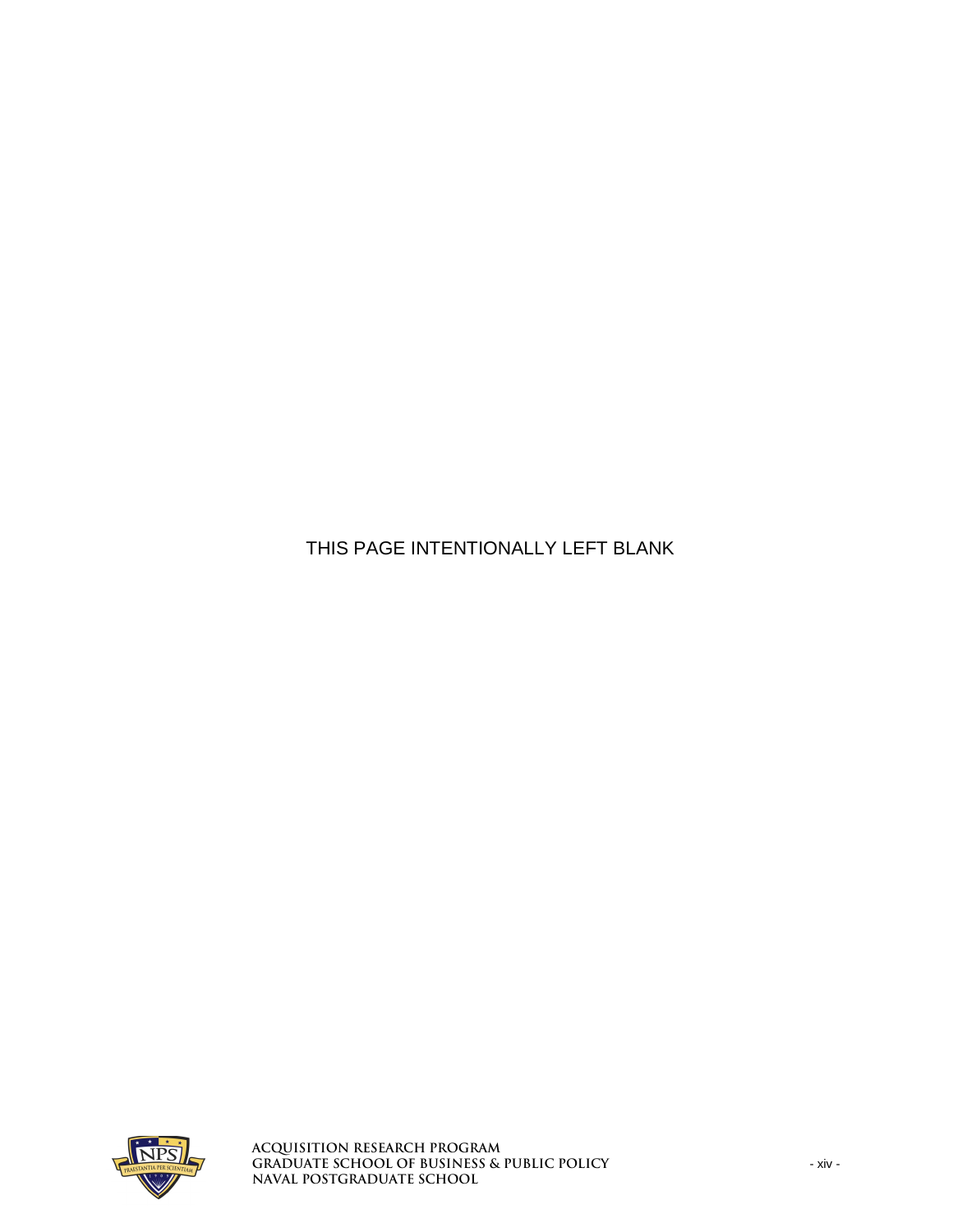# A New "Availability-Payment" Model for Pricing Performance-Based Logistics **Contracts**

### <span id="page-17-0"></span>Introduction

Acquisition process efficiency and success across a system's life cycle requires the development and implementation of best-value, long-term, outcomebased product support strategies that leverage performance-based agreements with both industry and government product support providers (Kobren, 2011). This is reflected in DoD Directive 5000.01, Enclosure 1, Paragraph E1.1.29 that states, "The Program Manager (PM) shall be the single point of accountability for accomplishing program objectives for total life-cycle systems management, including sustainment, survivability, safety, and affordability.

PMs shall consider supportability, life cycle costs, performance, and schedule comparable in making program decisions. Planning for Operation and Support and the estimation of total ownership costs shall begin as early as possible. Supportability, a key component of performance, shall be considered throughout the system life cycle." Popular vehicles for accomplishing this directive are performance- based product support arrangements.

Performance-based logistics (PBL) and similar mechanisms have become popular for contracting the sustainment of military systems in the United States and Europe. Performance-based logistics (also referred to as performance-based lifecycle product support) refers to a group of strategies for system support that instead of contracting for goods and services, a contractor delivers performance outcomes as defined by performance metric(s) for a system or product (Gansler et al., 2011). PBL thinking is reflected in a famous quote from Theodore Levitt (Levitt, 1972): "The customer really doesn't want a drilling machine, he wants a hole-in-the-wall." PBL and similar outcome-based contracts pay for effectiveness (availability, readiness and/or other related performance measures) at a fixed rate, penalize performance shortcomings, and/or award gains beyond target goals. Under PBL, the contractor (system supporter) often commits to providing the current performance level at a lower cost, or an increased performance at a cost similar to that previously achieved under a non-PBL approach.

PBL has become the US DoD's preferred support strategy for weapons systems. PBL contracts are normally executed at three levels: component-level, subsystem-level, and system or platform -level.



**Acquisition Research Program Graduate School of Business & Public Policy** - 1 - **Naval Postgraduate School**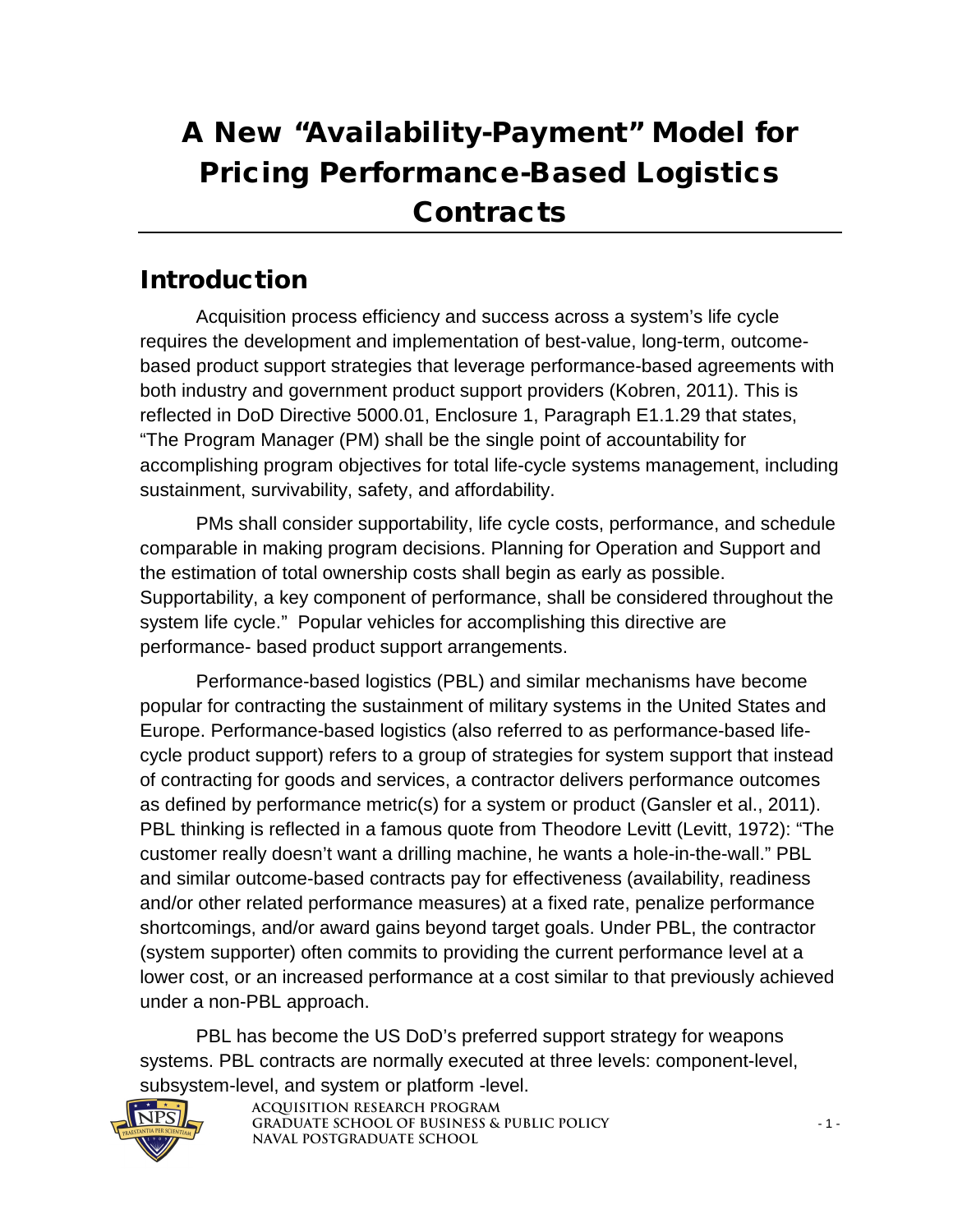Subsystem-level contracts are the most prevalent form of PBL. In a subsystem-level PBL contract, a contractor is tasked with sustaining a subsystem over a period of 5-10 years – often the subsystem has previously been supported via a non-PBL contract.

Many of today's PBL contracts use what is referred to as public-private partnerships (PPPs). In a subsystem PBL a PPP could mean that the contractor partners with a government owned and staffed maintenance facility. The contractor brings in their best practices and manages the facility, and the contractor is responsible for the outcome. In this work we explore the adaptation of a PPP model from the civil infrastructure discipline for PBL contact pricing. PPPs in the civil infrastructure area (e.g., highway construction and support) have a different structure than those traditionally used in PBL. Civil infrastructure PPPs require the private sector to take responsibility for designing, building, financing, operating and maintaining an asset, which is a much broader view than today's subsystem PBL PPPs in use in the US Department of Defense.

A significant challenge with PBL contracts is to determine the contract requirements and price that protects the public interest, i.e., does not overpay the private sector, but also minimizes that risk that the asset will become unsupported. Subsystem PBL contracts are generally priced based on: 1) estimating how many units will need repair, 2) how much it will cost for each repair, and 3) how the number of units requiring repair and/or the repair cost will decrease over time as a result of design and/or maintenance improvements made by the contractor. If greater than projected improvements are realized the money saved is shared with the contractor according to a schedule negotiated in the contract ("gain share").

Meeting or exceeding target performance may also allow the contractor to add additional years to the contract ("award term"). With subsystem PBL contacts, it is reasonably straightforward for the customer to demonstrate a benefit by determining what it would cost to support the system doing business as usual (no improvements, non-PBL contract) compared to the cost of a PBL contract, e.g., often pre-PBL support and performance experience exists. However, for new system acquisition, where there is no sustainment history; and for platform-level PBL, the PBL contract pricing problem is much more complex and it is unclear how to optimally apply PBL contract mechanisms. For example, a recent study of PBL effectiveness (Boyce and Banghart, 2012), reported on the cost of 21 PBL contracts where in 9 out of 9 component and subsystem-level PBL contracts the cost decreased, but for platform-level (called system- level by Boyce and Banghart) PBL 6 out of 12 contracts resulted in either cost increases or indeterminable cost changes.

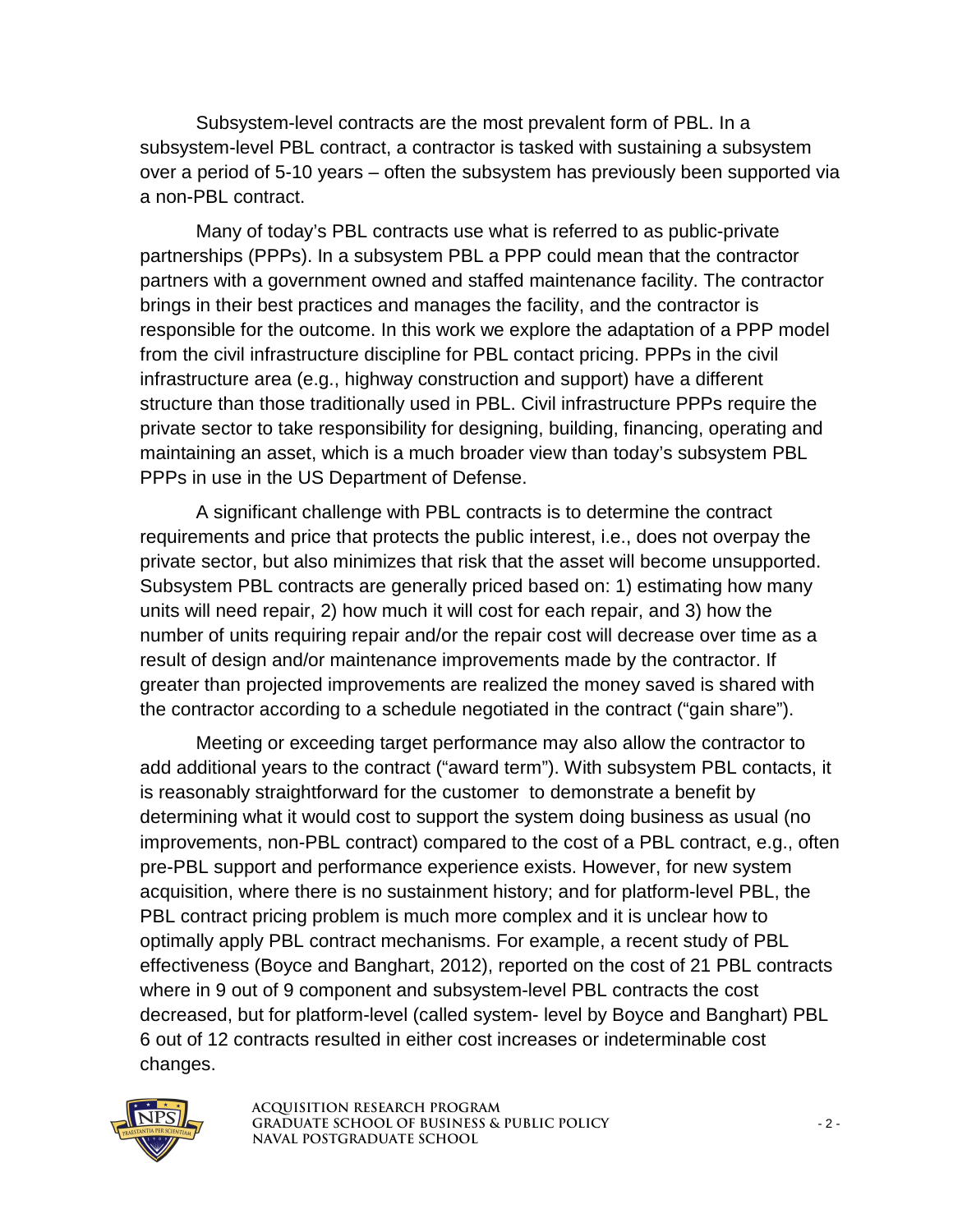#### <span id="page-19-0"></span>Public Private Partnerships (PPPs)

Before addressing how civil infrastructure PPPs can be applied to PBL, we need to briefly describe how PPPs and availability payment mechanisms work in the civil infrastructure world (most commonly for the construction and support of highways). Due to a growing demand for better infrastructure and insufficient federal funds, PPPs are increasingly used in transportation infrastructure development. A PPP in civil infrastructure field can be broadly defined as a long-term agreement between public and private sectors for mutual benefit (USDOT, 2004). This agreement generally defines mutually accepted performance outcomes or results for infrastructure assets rather than providing detailed descriptions of the materials, equipment, and level of workmanship. The practice in the transportation industry shows that the PPP approach enables the public sector to transfer responsibilities and risks that can be efficiently managed by the private sector while retaining the risks that can be better managed by the public sector. The payment mechanisms used in PPP contracts are classified into two categories: toll based approach (user fee) and performance-based non-toll based approach. Tolling allows the private sector to collect tolls and to bear the risk associated with low throughput. In projects where tolling is not a suitable option non-tolling mechanisms, or typically called Availability Payment, can be used.

An Availability Payment mechanism is a performance-based infrastructure procurement where the private sector's reimbursement is coupled to performance specifications. The private sector becomes eligible to receive predetermined payments called Maximum Availability Payments (MAPs) only when the asset is fully operational. If during the operations, the private sector fails to keep the infrastructure available physically or qualitative, appropriate deductions (or penalties) are applied and thus the private sector receives adjusted project payments. An Availability Payment mechanism requires the private sector to perform and comply with the performance standards set in the contract. The performance standards can require the physical availability of the asset (for example: open highway lanes) and the quality of services of the asset (for example, peak hour throughput, adequate lighting, and pavement serviceability).

### <span id="page-19-1"></span>Comparison of PBL and PPPs

PBL and Availability Payment PPPs share many inherent characteristics. In both cases the public and private sector objectives are aligned towards ensuring better value for the end users/public. These contracts are long term in nature and demand the private sector to play a major role in meeting the objectives of the system or project. The private sector bears the majority of project or system risks and is encouraged to pursue innovative processes and methods. Table 1



**Acquisition Research Program Graduate School of Business & Public Policy** - 3 - **Naval Postgraduate School**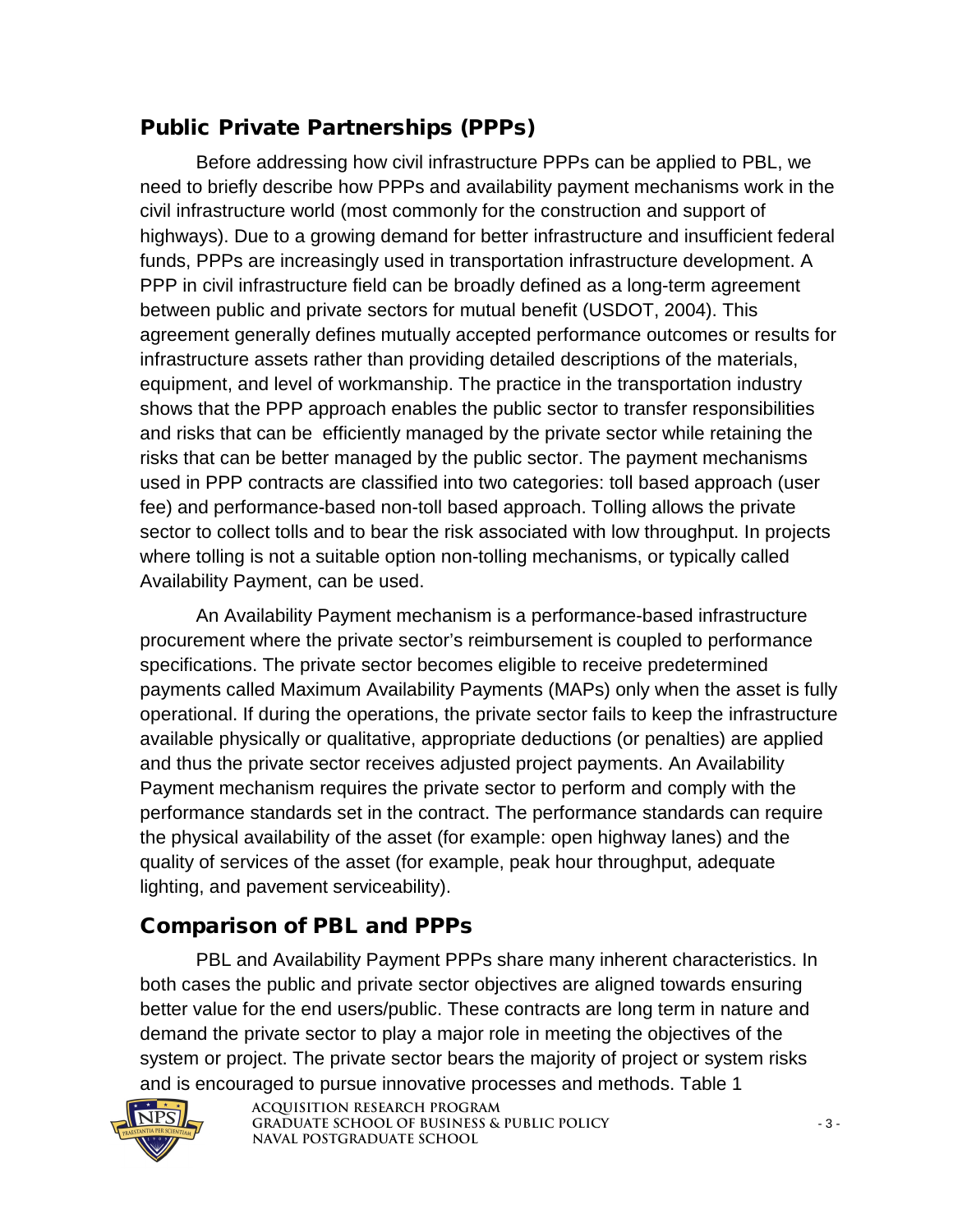summarizes the similarity and difference between these contracts. Although the procurement contracts are operated by different public agencies and targeted on different assets, they all must be well-designed and priced to ensure adequate protection of public interest. In the defense industry, the challenge becomes much greater considering the complexity and uncertainty of defense acquisition programs. While current practices may be effective at the component and subsystem levels, pricing a PBL contract becomes more difficult for a new system acquisition where prior estimates of any kind are unavailable. Therefore, developing and introducing innovative methods and best practices in civil infrastructure PPPs have great potential to significantly improve DoD PBL contract acquisition.

## <span id="page-20-0"></span>Model Development

This section adapts and extends "availability payment" concepts currently in use for civil infrastructure PPPs to contract design and pricing for PBL contracts. The model development explores and demonstrates the merit of the civil infrastructure PPP approach for platform-level PBL and new acquisition subsystem PBL contracts. We have focused on availability as the key required outcome and introduce a stochastic and layered availability requirement into the proposed civil infrastructure PPP based PBL contract structure.

There are several approaches that can be used to simulate the contractual process along the sustainment work flow. Emulating reality in detail and deriving the optimum strategies are two necessary activities for developing the best contract requirements. Existing methods can be classified into two groups: 1) addressing events within the system (event-based); and 2) the dynamical behavior of the system (time-based)

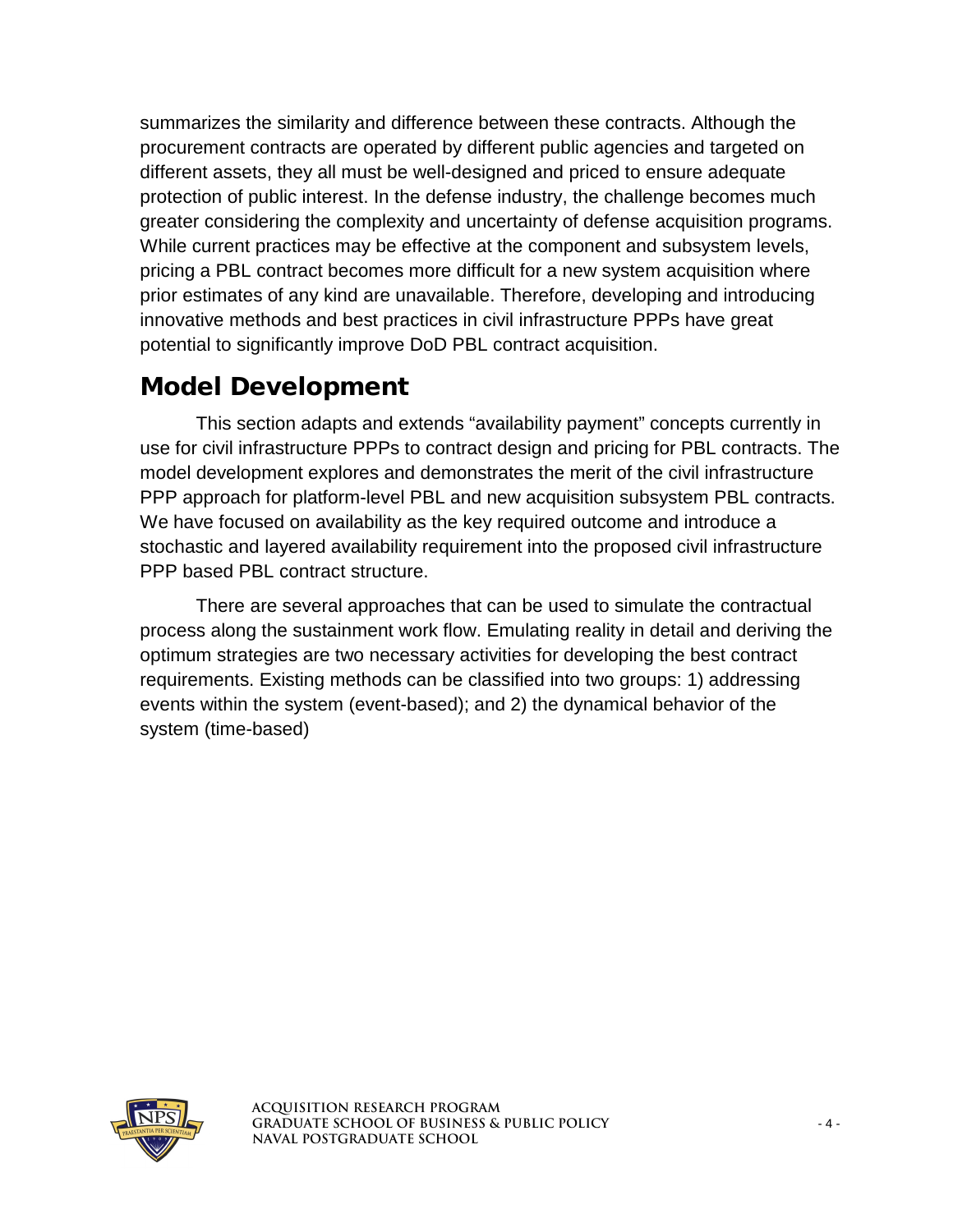<span id="page-21-0"></span>

|                      | <b>DoD PBL Contracts</b>                   | <b>Availability Payment PPP Contracts</b> |  |
|----------------------|--------------------------------------------|-------------------------------------------|--|
| Performance          | Availability, Reliability, Downtime,       | Physical and qualitative availability,    |  |
|                      | Outcome, Variances from Goals              | Serviceability, Resilience, and others    |  |
| Incentive            | Contractor rewarded for performance        | Typically not used; in some cases,        |  |
|                      | exceeding expectations                     | incentives are used for qualify materials |  |
|                      |                                            | up to 5% of total construction cost       |  |
| Penalty              | Penalized for not meeting performance      | Penalized for not meeting performance     |  |
|                      | criteria and non-availability              | criteria and non-availability             |  |
| Pricing              |                                            | <b>Engineer Estimate and Bidding</b>      |  |
|                      | <b>Bidding</b>                             |                                           |  |
| Value for            | Benchmarking-compare to non-PBL            | Value for Money analysis to consider      |  |
| Money                | contracts; Market Research                 | unique characteristics of infrastructure  |  |
|                      |                                            | project                                   |  |
| <b>Contract Term</b> | Medium to Long-term (5 year base           | Long-term (Minimum 10 year and            |  |
|                      | contract followed by a 5 year extension)-- | maximum 99 years), duration based on      |  |
|                      | Duration based on regulations              | the value for money analysis              |  |
| Renegotiation        | Allowed and possible                       | May be Allowed                            |  |
|                      |                                            |                                           |  |

|  | Table 1. Mapping of Availability Payment Contracts to PBL Contracts |  |  |  |
|--|---------------------------------------------------------------------|--|--|--|
|--|---------------------------------------------------------------------|--|--|--|

Integration of an event-based system with a time-synchronous system for simulation is being pursued in this activity. It should be noted that this area of research is not well developed and there are few existing works on synchronization of time-based and event-based methods. The outcome-based orientation of our problem places more emphasis on selecting the proper time frames to evaluate the performance. Meanwhile the nature of reliability and maintenance actions are generally event based.

The goal of the analysis approach is to maintain the preparedness of the system, which translates into insuring a minimum level of availability at all times. For the support of a fielded system this requires management of parts in such a way as to minimize the backorder and holding (inventory position), which will ideally be close to zero after responding to demands in each period. The model involves the integration of the event-based structure (demand generation) with a time-based controller, Figure 1. The time-based controller uses the historical demand data in equal periods of time to determine new order sizes. Demands are generated by a discrete event simulator that simulates the behavior of the system in time.

As Figure 1 shows, the architecture of the analysis approach is based upon a discrete event retranslation of the process, however the controller only communicates with this model in a time-based regime. Also the performance measurement of the system is a separate activity that considers each simulation path and feeds the controller with a different objective function based on the situation.

The selection of a demand distribution is of great importance. In civil infrastructure (highway management) the demand is selected to represent the



**Acquisition Research Program Graduate School of Business & Public Policy** - 5 - **Naval Postgraduate School**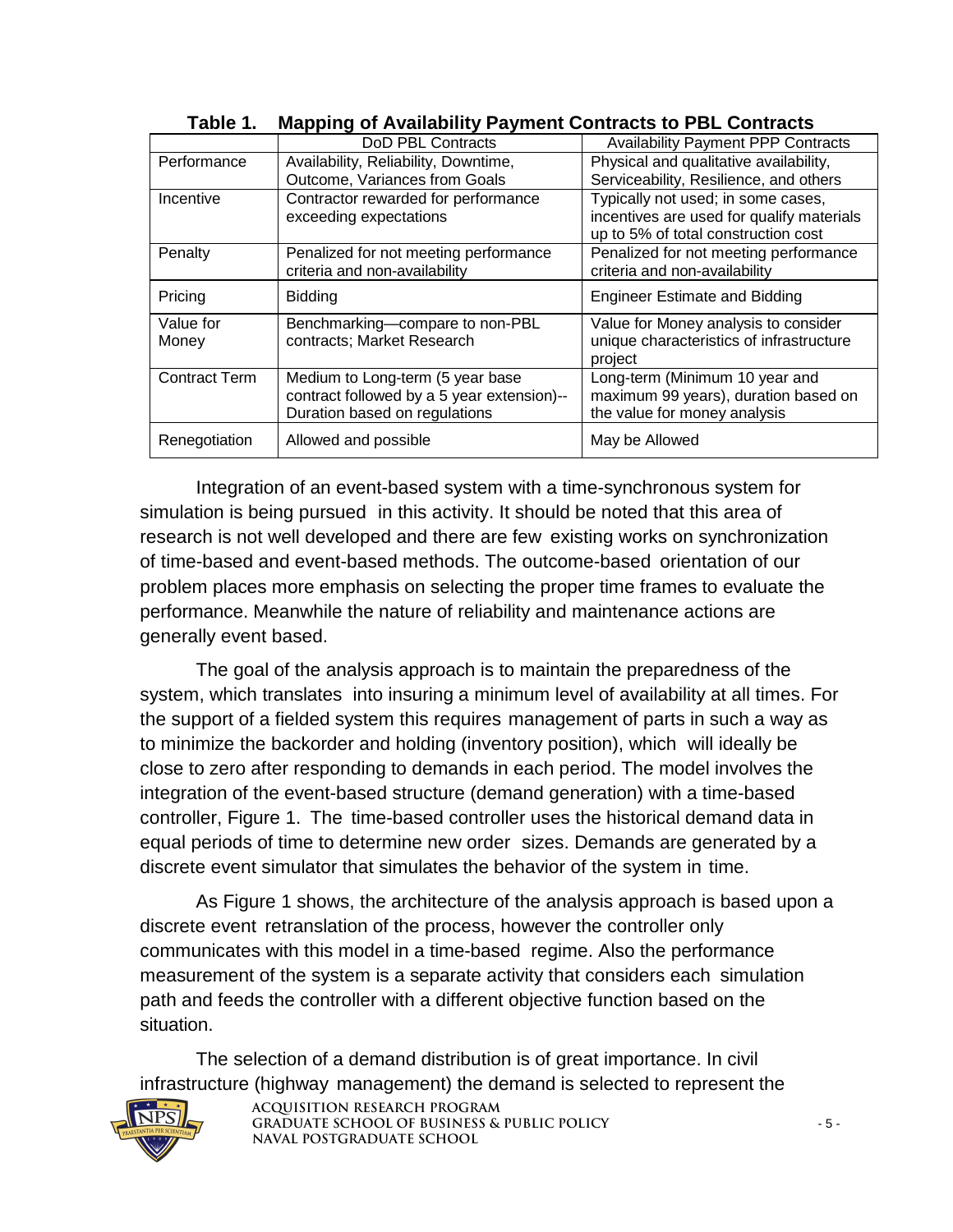condition of pavement or roads, which generally has a slow dynamic, while for operational purposes systems under PBL contracts consist of parts with a variety of failure rates. Modeling the demand distribution for design purposes has a direct effect on the optimality of the result.

The availability and several cost factors are chosen as the parameters that the controller needs to control. The demand distribution is derived from the reliability of the parts and the controller action orders new parts for replacement. Control action is defined as an affine function<sup>[1](#page-22-2)</sup>, in which we are using previous demands to estimate the new order. Making the control action affine makes comparison of different control policies that can be described by affine functions straightforward, e.g., Model Predictive Controller or Greedy Algorithms. These are common methodologies that use demand forecasting for planning future inventory support. The controller builds a model from a number of samples in the past and then predicts the next demand and the analysis window moves forward in time as more information is gathered.



#### **Figure 1. Model Integration Architecture**

### <span id="page-22-1"></span><span id="page-22-0"></span>Discrete Event Simulation (DES)

Because of the complexity and stochastic nature of real world applications, developing mathematical models of the system under study is far from trivial and assessment of their performance is equally difficult. Models that are accurate enough

<span id="page-22-2"></span> $<sup>1</sup>$  Affine in the context of nonlinear systems means the control appears linearly (where the nonlinearity with respect</sup> the state is automatically implied). 



**Acquisition Research Program Graduate School of Business & Public Policy** - 6 - **Naval Postgraduate School**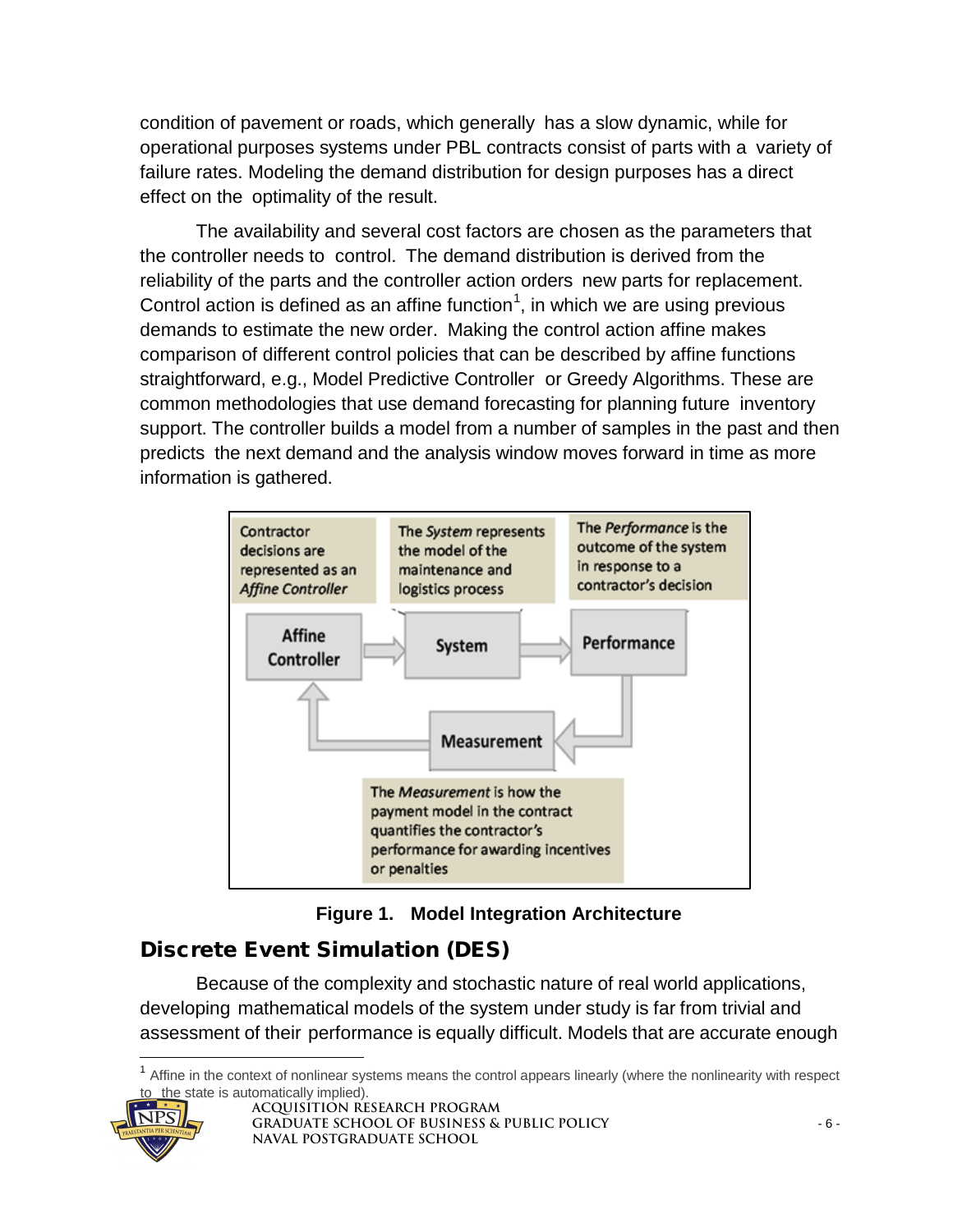to adequately represent system behavior often cannot be analyzed using, for example, methods based on the theory of continuous-time Markov chains on a fi nite or countable infi nite state space. DES is capable of representing the timeline of the life of different parts and subsystems with fewer restrictions.

One can add any number of variables and parameters to the model without the need to change the structure of model. DES provides a visual indication of what happens to the fleet and each socket. Most importantly, this model provides a probabilistic sensitivity analysis.

DES has the ability to indicate how a supply chain performs and behaves over time when different rules and policies are applied. Testing different scenarios by adjusting parameters and procedures means that supply chain performance and behavior can be explored.

We use a DES model of the platform including its maintenance and we test the controller performance for the system. The parts in this system go from operational to faulty and then based on the availability requirements at any specific time they will be selected for maintenance or replacement. Also a model of the inventory is provided within the same scheme and different performance measures can be extracted from this model.

Petri nets are a DES approach developed for capturing concurrency and synchronization properties. Petri nets are graphical representations and mathematical tools for formal specification of complex systems (Haas and Shedler, 1986). Formal models like Petri net models have a number of advantages over simply writing simulation codes or DESs. They can be easily and automatically verified for deadlocks, conflict of conditions, catastrophic states, and logical errors in reliability-based design projects (Bertolini et al., 2006).

Figure 2 shows the graphical representation of the maintenance network connected to the inventory and Original Equipment Manufacturer (OEM) used in this report. The input to the Petri net in Figure 2 is the parts inventory (and inventory policies, e.g., reorder threshold, order size, etc.). The net generates maintenance demands via sampling failure distributions for the system's parts and uses the inventory to support the system's maintenance requests. The net produces a time series (and cost) of the system's failure, maintenance, and operation.

The operation of the net is described as follows. After a failure event, if the availability is below the requirement (defined by an operational availability constraint), the part is replaced. This assumes that replacement time is always less than repair time. After replacement, the system will be available immediately, i.e., the inventory lead time is considered in the inventory model. As an order arrives

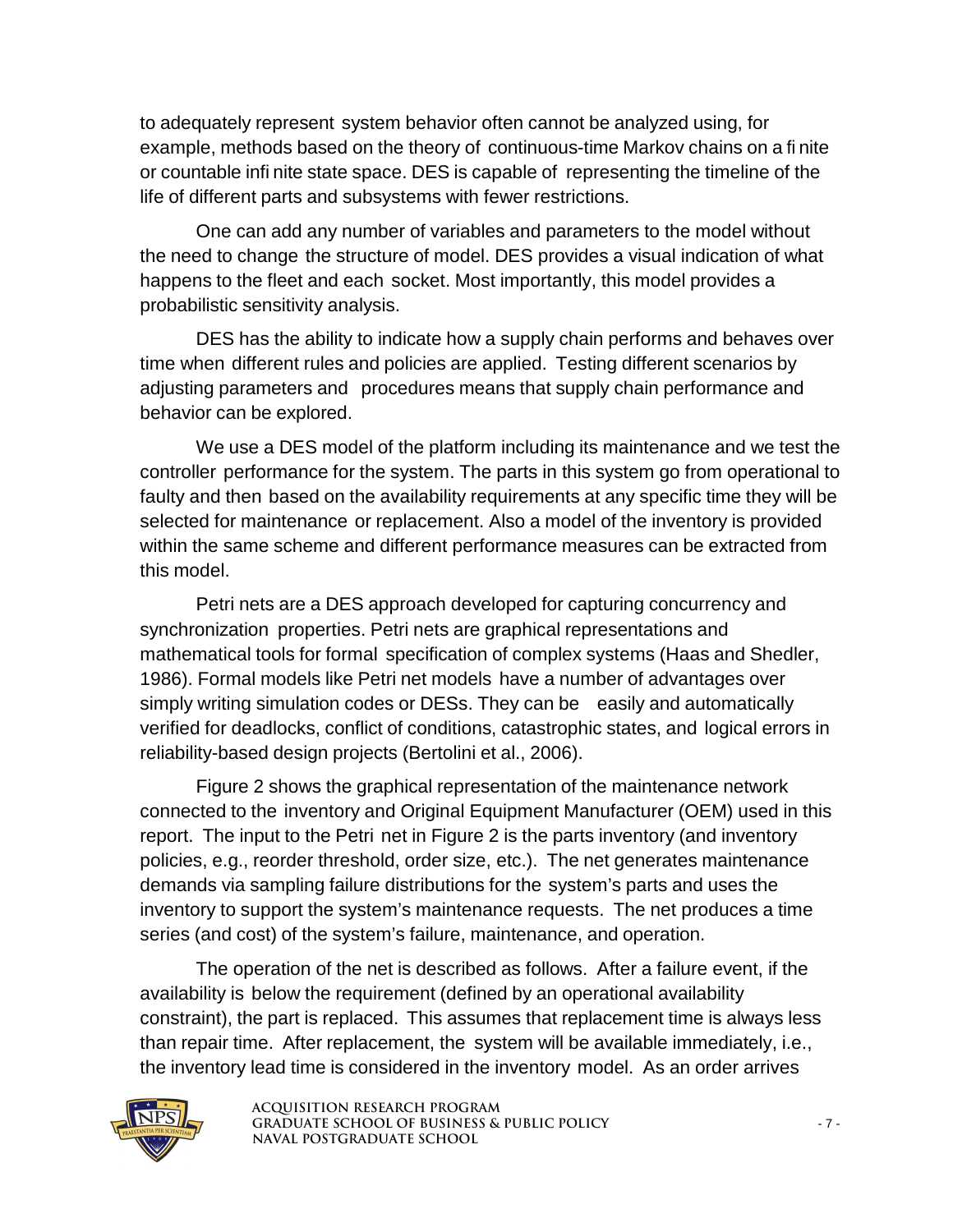(caused by a replacement event) a new part from inventory is needed. If the inventory level goes below a certain level, it will be replenished up to a certain level. The inventory is connected to the manufacturer so each delivery from the manufacturer can have a different reliability. After the failure event the part goes for repair if the availability exceeds the required availability (at this instant in time). Downtime of the system increases and a new availability is calculated after repair. Good-as-new repair is assumed throughout the analysis.





#### <span id="page-24-1"></span><span id="page-24-0"></span>Performance Measurement

The customer's goals can be described by variety of system outcomes or functions of them that we call performance factors. The performance factors are generally defined by the contract terms, and observable contractor decisions (control parameters in the model) or outcomes of the contractor's actions. However, in some cases the customer needs to measure and define secondary functions of these parameters (e.g., operational availability as the ratio of uptime to total operational time, and the ratio of inventory to back-log). Based on the performance factors used by the customer, different measurements and calculations need to be done with the outputs from the DES model (Doerr et al., [2](#page-24-2)004). $^2$ 

The availability as a function of uptime and the total operational time is a popular measure of system preparedness. By measuring availability of different

 $2$  Note, these functions can increase the complexity to the contractor and can also be "gamed," which means they can be satisfied in ways that do not guarantee the achievement of the performance-based contract  $\overline{a}$ 

<span id="page-24-2"></span>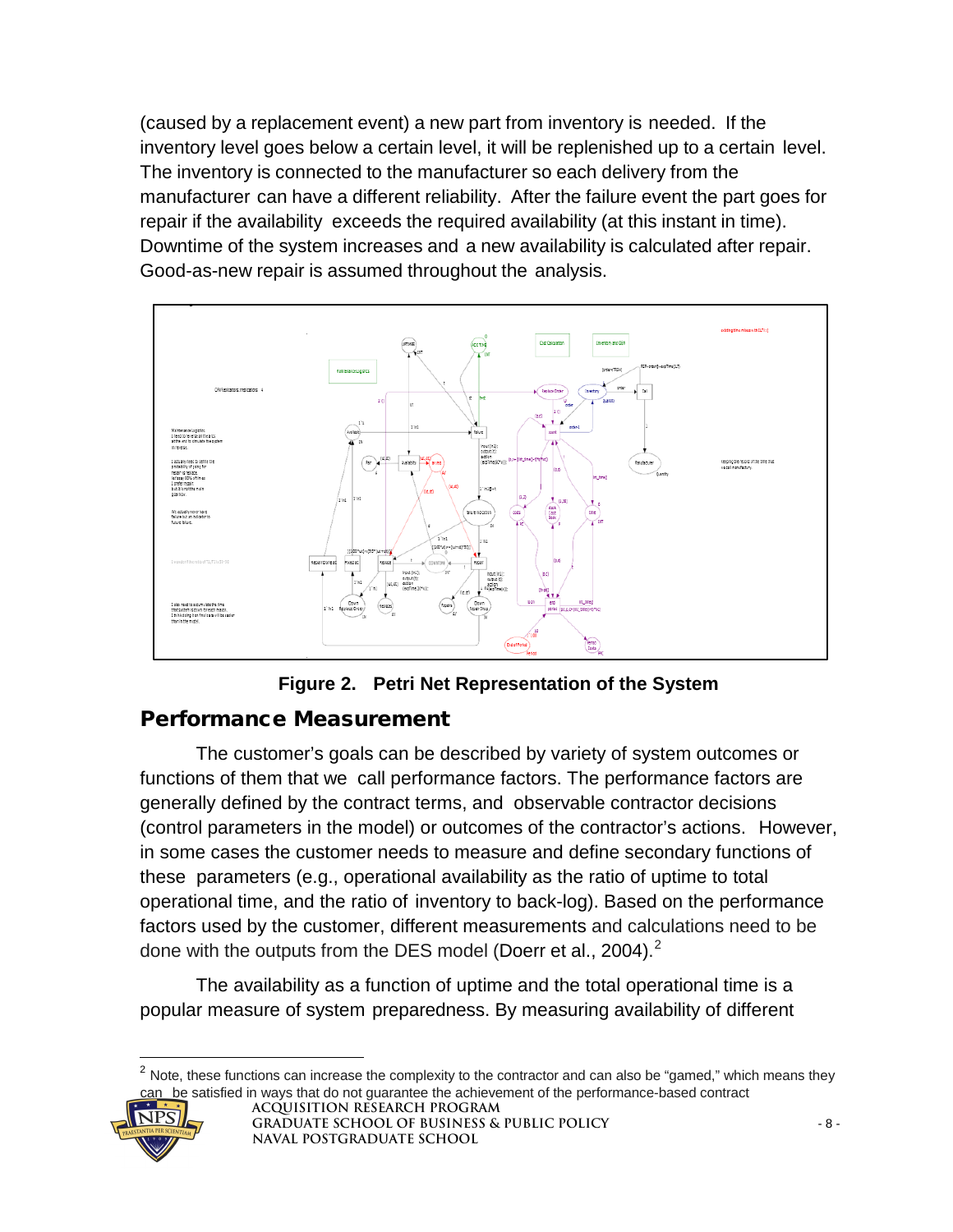parts and subsystems we can directly determine the availability of the whole systems. This makes the availability the most important factor for measuring performance of contractors to support complex platforms (Cuthbertson and Piotrowicz, 2011). Due to the accumulative nature of availability (how it is accumulated along the timeline), we also need to look for the role of the time assessment window in the measurement system (Figure [3](#page-25-0)).<sup>3</sup> Figure 3 depicts how the total operational time is divided into equal availability assessment windows. As an example, quarterly assessment and bimonthly assessment for a one operational year contract is shown. The on-demand time is the time that the customer actually needs the system and the preparedness or availability of system is critical, whereas the out of demand times are the times that customer does not require the availability of the system. During out of demand times the system may or may not be available, but its unavailability will not count against the hours that the contract requires the contractor to support the system. These are the time periods in which maintenance can be done without damaging availability score (so-called scheduled maintenance periods). The contractor's performance is measured in milestones throughout the contract length by assessing the performance only over the operational time. Longer assessment windows (larger assessment window size) will result in fewer assessments (*T*) during the contract duration. But, if the time assessment window is too long, then contractor's actions near the end of the window will have little impact on the availability measurement (contractors will be inclined to "drop the ball" late in the window because nothing they do will change the result). Alternatively, if windows are too short, contractors are penalized for the initial condition of the system and the inventory. Alternatively stated, the size of the assessment window will determine the sensitivity of contractor performance actions to different interruptions and eventually affect the contractor's risk-taking attitude.

Optimization of the assessment window size is a primary goal of the model discussed in this report. Also, each availability assessment has an associated customer cost of performing the assessment, i.e., assessing the contractor's performance is not free. This can be administrative cost or the tasks of evaluating the level of availability in more complex parts of the system. For the sake of simplicity, we assumed that regardless of length of the assessment window, the cost of all assessments to the customer are the same.

<span id="page-25-0"></span> $3$  The time assessment window refers to the period of time over which the availability is assessed, e.g., monthly, quarterly, annually, etc.; the model assumes that all assessment windows are the same length.



 $\overline{a}$ 

**Acquisition Research Program Graduate School of Business & Public Policy** - 9 - **Naval Postgraduate School**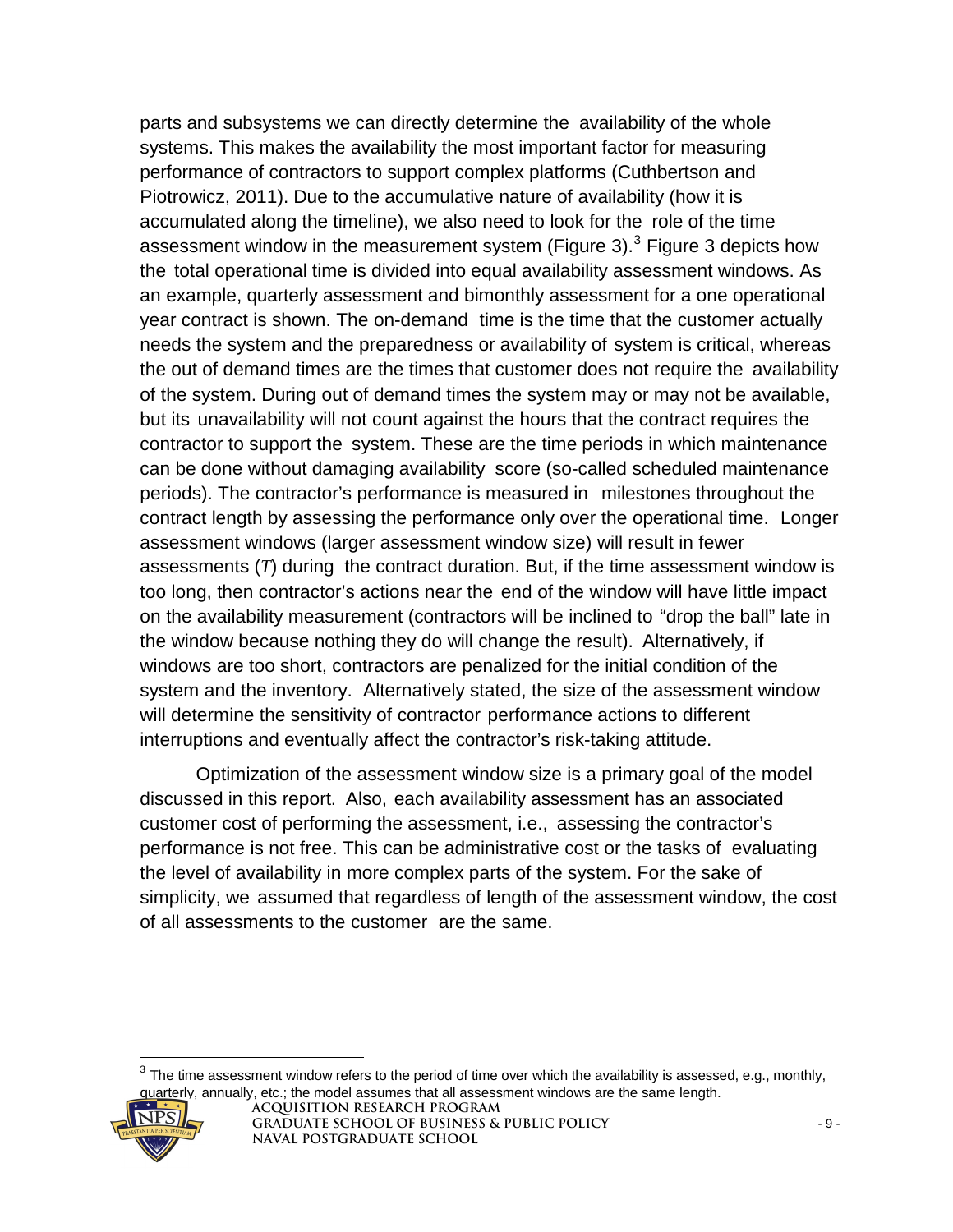

## <span id="page-26-0"></span>Controller Mechanism (The Ordering/Planning Strategy)

#### <span id="page-26-1"></span>**Figure 3. The Contractor's Performance Measured in Milestones Throughout the Contract Length by Assessing the Performance Over the Operational Time**

Special attention was paid to exploring the decision making process, and building the corresponding two-level stochastic model. The control-feedback mechanism for availability contracts is based on the established affine control model shown in Figures 4 and 5 (Skaf and Boyd, 2010). The model aims to determine the optimal incentives/disincentives in an availability contract so that the customer can expect the best performance or availability given the long-term budget constraint while the contractor maintains a steady revenue (with profit).



#### **Figure 4. Affine Controller Model for Availability Contract**

<span id="page-26-2"></span>

**Acquisition Research Program Graduate School of Business & Public Policy** - 10 - **Naval Postgraduate School**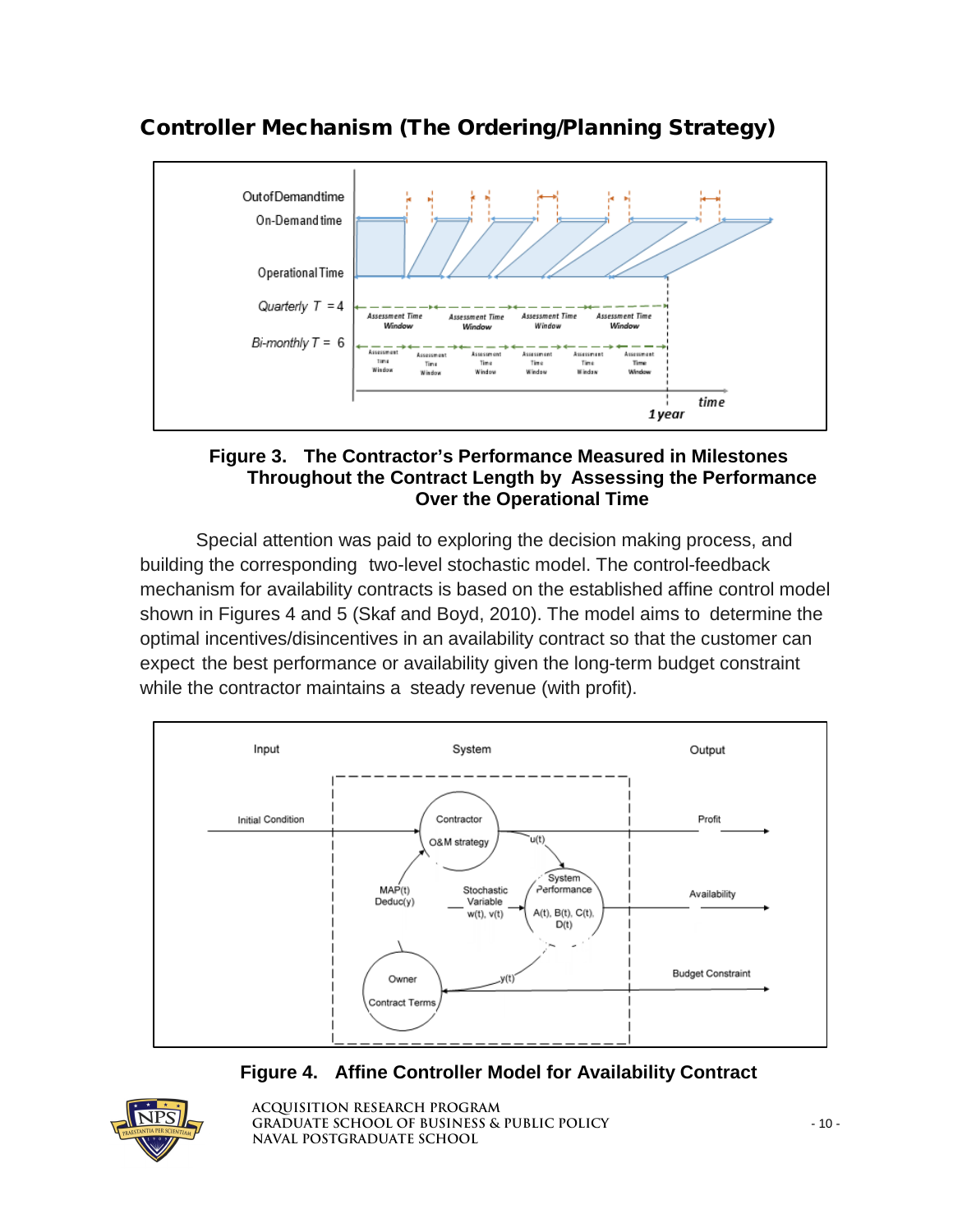

**Figure 5. Affine Mechanism for Availability Contract**

<span id="page-27-0"></span>The purpose of the optimization model is to: a) design the contractual terms, i.e., the Maximum Availability Payment (MAP) and the deductions; and b) simulate the two-layer problem (public request, private react). For the Public Sector we must design a set of Maximum Availability Payments (MAPs), and a deduction function (based on the performance) so as to make sure the project is within budget and incentivize the private sector to provide the best performance. The Private Sector, given the MAPs and the deduction matrix, must decide their strategies throughout the operation phase, such as: quality of the construction, O&M plan, and service quality, so as to maximize their profit and minimize their risk.

The following model describes the general form of the optimization process of an availability-based PPP contract:



**Acquisition Research Program Graduate School of Business & Public Policy** - 11 - **Naval Postgraduate School**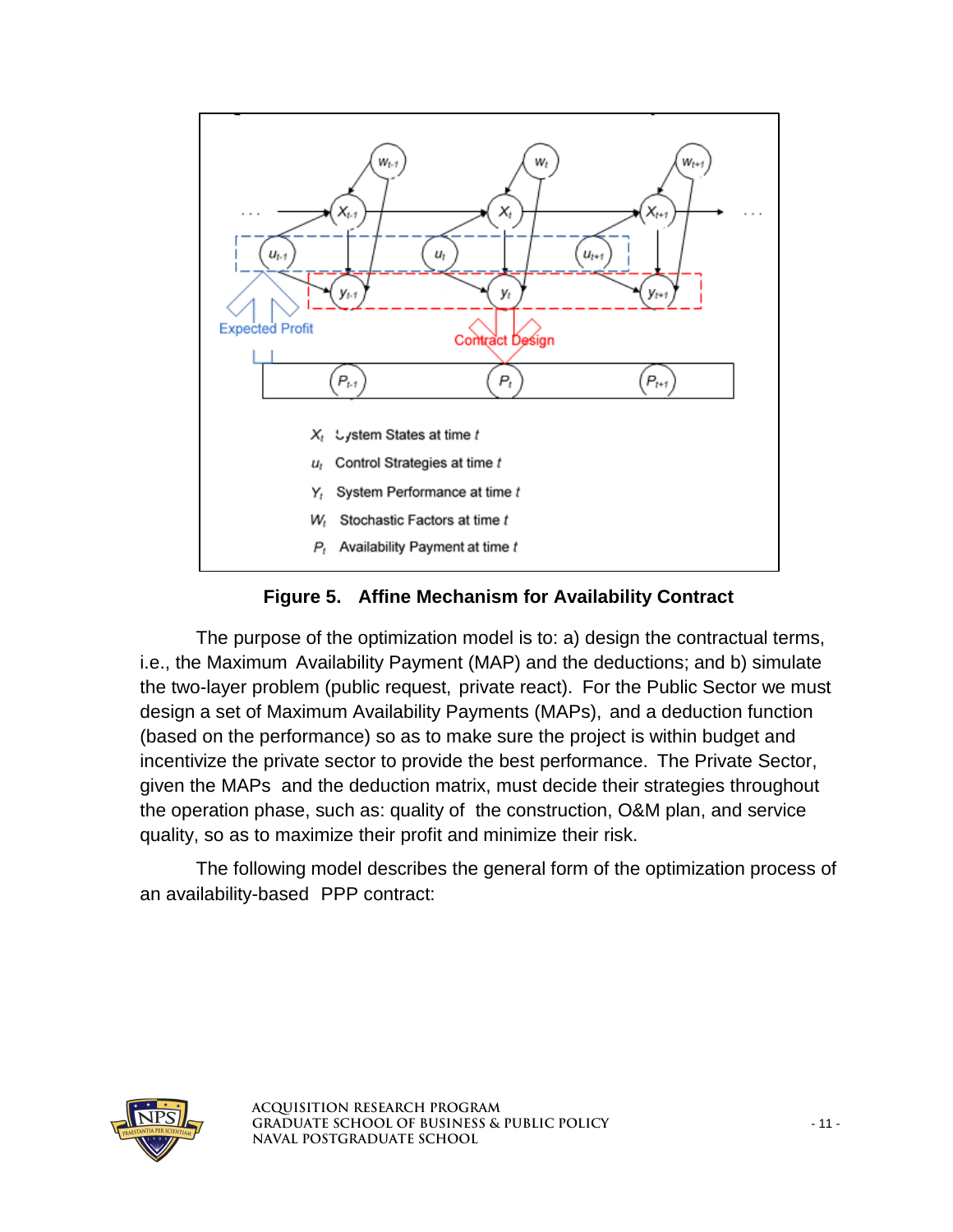$$
\max \sum_{t=1}^{T} y_t^* \tag{1}
$$

subject to

$$
MAPt - Deduction(yt) \leq Budget(t), t = 1, ..., T
$$

Where  $y_t^*$  solves problems ( $t = 1, ...T$ : ),

$$
\max \sum_{t=1}^{T} \left( \frac{E[MAP_t - Deduction(y_t) - Cost_t]}{(1+i)^t} \right) \tag{2}
$$

subject to

#### $Deduction(y_t) - Cost_t \leq \eta MAP_t, t = 1, ..., T$

assessments during the contract time;<sup>[4](#page-28-0)</sup>  $\eta$  is a bankruptcy constraint; and  $\mathit{MAP}_t$  and where  $y_t$  is the availability of the project at each time period  $t$  (which comes from the DES and must be within the feasible domain for the system model); *i* is the discount rate (more generally the weighted cost of capital); *T* is the number of Deduction(∙) are decision variables for contract design for the level one (public sector) problem. Given the detailed contract, the private sector (level two) must decide on the best  $y_t^j$  for each time  $t$  to optimize its overall profit.

In PPP contracts and models,  $\nu$  represents the condition of the road, which comes from a linear model that is accounting for deterioration in terms of disturbance (Sharma et al., 2010). Road deterioration dynamics are captured with linear models and generally have slow dynamics and smooth behavior. PPP contracts are long and the effect of the transient behavior of the system can be ignored. However, PBL contracts for mission critical systems are dealing with systems with non-linear behavior and a variety of internal dynamics. In PBL, systems failures cause discontinuities in the behavior and the deterioration of the system, which come from many different parts whose reliability are modeled in the DES (Petri net).

Design space explorations using a variety of search methods and optimization methods is a common approach in contract-based designs (Nuzzo et al., 2014). In our method every decision or solution needs to be checked for feasibility of physical system realization.

<span id="page-28-0"></span> $4$  The operational time during the contract is divided into equal independent periods for performance measurement. At the end of each period (time window), an assessment will be done on the level of performance of the contractor. The outcome in each of these periods will determine the payment.



 $\overline{\phantom{a}}$ 

**Acquisition Research Program Graduate School of Business & Public Policy** - 12 - **Naval Postgraduate School**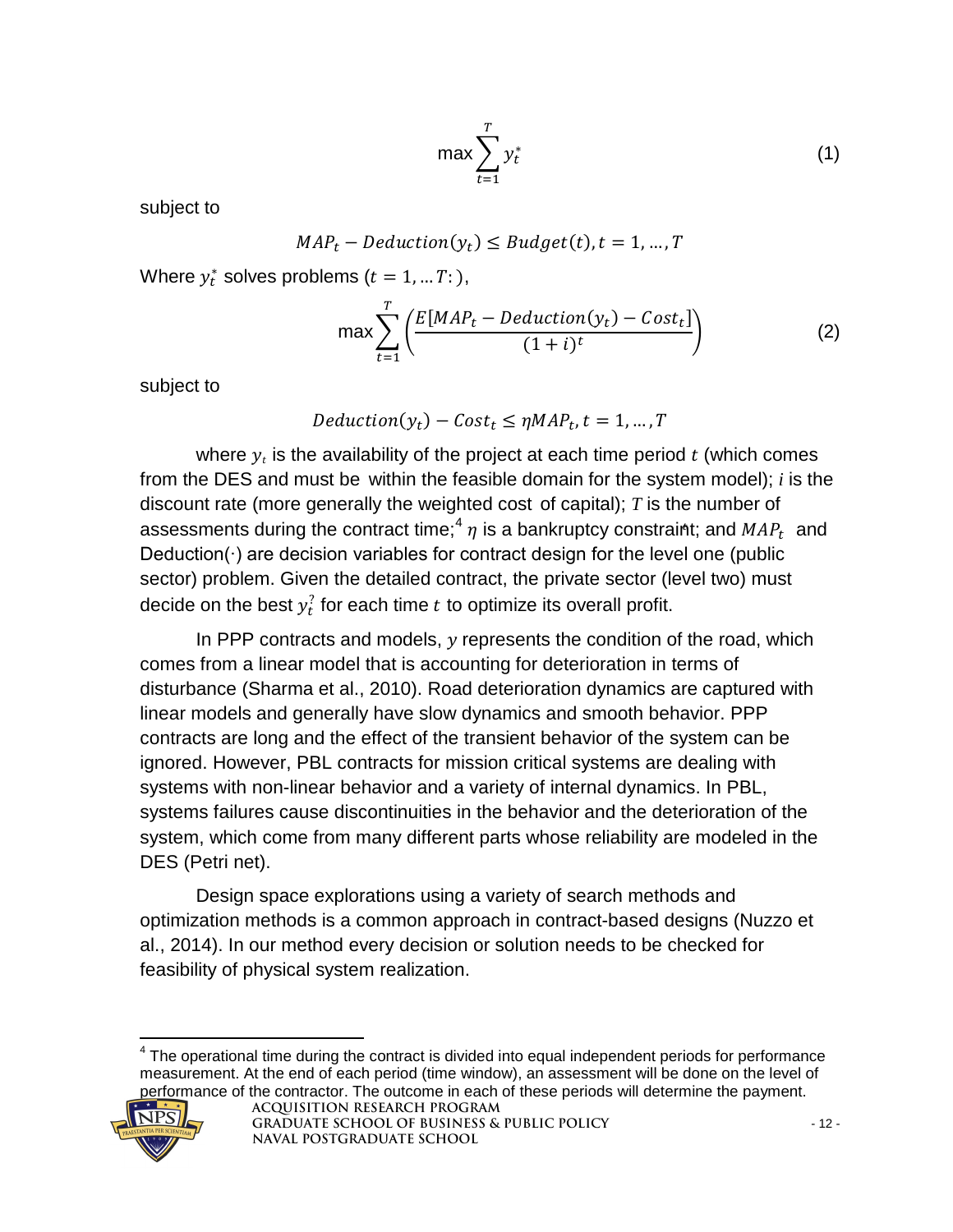The first level, the contract design from the public sector's perspective, seeks to maintain the best availability of the system given the long-term budget constraints. The first level problem is solved based on the recourse solution of the second level optimization, which represents the private sector's behavior during the system operation. For the second-level problem, the main objective is to maximize profit, which depends on the operational strategy and contract terms such as the Maximum Availability Payments (MAPs) and deduction adjustments.

# <span id="page-29-0"></span>Analysis Results

A model that supports contract design negotiations can help both parties to identify the effect of each contract term and requirement on the possible result of the contract (Wijk et al., 2011). Among the stochastic factors that need to be included in this model are the ranges of actions the contractor can take in response to incentives. Also, as previously identified, the availability assessment time window (*T*) is an important factor. We assumed that the contractor can be modeled by an optimum affine controller. This controller represents the behavior of the decision maker using the historical data and minimizing risk and cost for future assessment windows. It should be noted that the controller we used is proven to be optimum for a given *T* for such systems (Skaf and Boyd, 2010), however it is not clear what the best *T* is for providing an overall performance optimum. We assume that if the controller will satisfy the availability requirements the cost is also important to the customer. "Cost" refers to the cost of the inventory (procurement of parts, handling costs, and cost of money).

It has been observed that the contractor is concerned about the risk at each decision instance. So we need to be able to trade-off the optimum *T* for the customer and the contractor. Intuitively it is more beneficial to the contractor to receive a larger *T* because: 1) more information is better, 2) less noise effect will be present, and 3) there is more time to compensate for problems. However, the customer wants less variability and more preparedness.

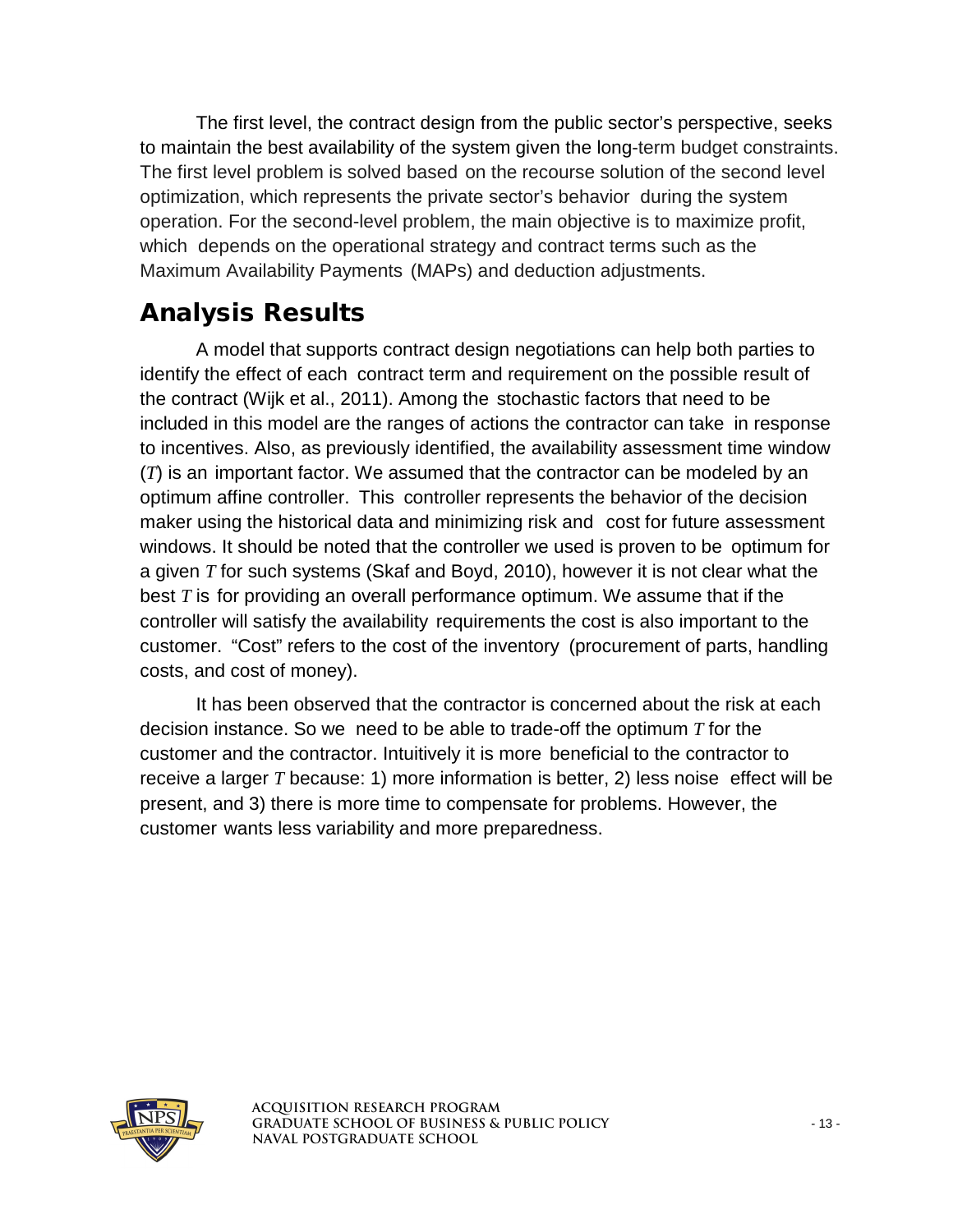

<span id="page-30-0"></span>**Figure 6. Cost Per Year Using Various Time-Assessment Windows in the Controller**



**Figure 7. Variance of Inventory Level**

<span id="page-30-1"></span>In the model described in this report we are using the affine controller to optimize the availability in an indirect way. We can extend the controller to directly target availability, however in practice the most important control variables for contractors for maintaining availability are supply chain, and inventory management and reliability parameters. An availability model can be created as a meta-model based on these control parameters. In our analysis we assumed that reliability (and thereby demand) is not a control parameter, however in reality



**Acquisition Research Program Graduate School of Business & Public Policy** - 14 - **Naval Postgraduate School**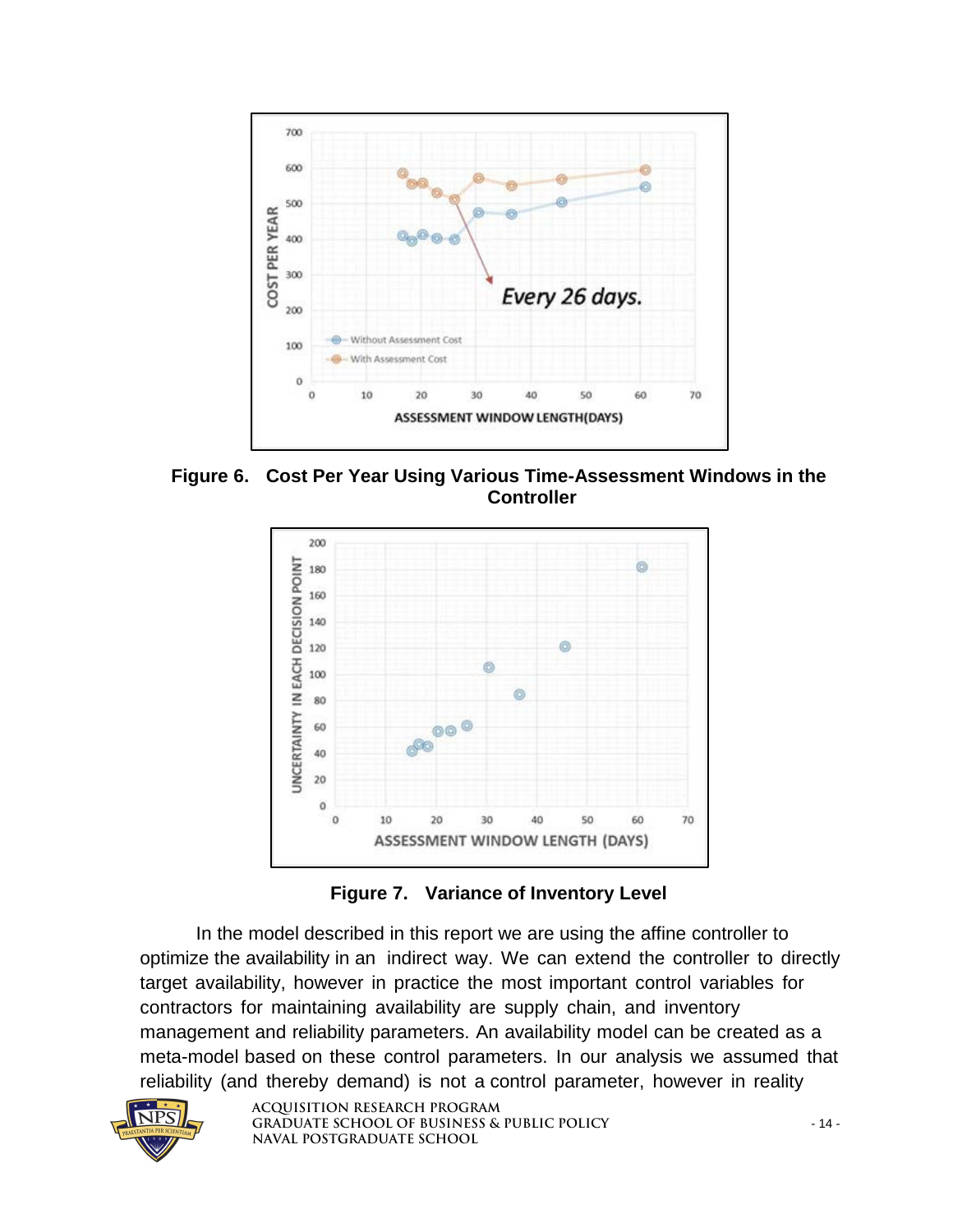PBL is designed to incentivize OEMs to improve their reliability (Guajardo et al., 2012) and the effect could be captured in the model (but is not today).

Figure 6 shows, total cost per period versus the availability assessment window length. The availability assessment window length is related to *T* by the following,

Availability Assessment Window Length  $=$   $\frac{Total\ Operational\ Hours\ in\ the\ Contract\ (T)}{Number\ of\ Assessment\ During\ Contract\ (T)}$ 

Using the proposed affine controller scheme for controlling the availability we observed: 1) there is a globally optimum assessment window length for assessing the contractor through the contract length. An assessment window that is larger or smaller than this optimum will not benefit the contractor or the customer. However the cost vs. assessment window length relation (Figure 6) is not symmetrical around the optimum point and adding more time to the assessment window has less effect than reducing the time (i.e., assessing more often).

Figure 7 shows that by increasing the time-assessment window size, the variability in the performance of the controller will decrease, which is due to access to more information that results in better modeling and the effect of sensitivity to small changes in demand. Figure 7 also shows that if the contractor looks at variance as a determining objective, the previous optimum might not be chosen and depending on the risk-taking attitude of contractor or customer the optimum point can be changed. This curve shows that a more regular assessment will result in less variability.

# <span id="page-31-0"></span>Discussion and Conclusions

In this report we have established a stochastic model that could be used to design the detailed terms in availability contracts; and created a methodology that extends PPP modeling to PBL contract design. Special attention has been paid to exploring the control mechanism between the public and private sector in availability contracts. The methodology combines a dynamic modeling strategy (affine controller) and event-based system (Petri-net model) to capture the complexity of the problem.

The affine-controller mechanism is the key to balance the conflicting objectives of different parties in availability contracts. During the contract period, the private sector tries to maximize their total long-term profit based on the given contract terms and their own sustainment strategies. Alternatively, the public sector is trying to incentivize the private party to maintain the specified performance level.

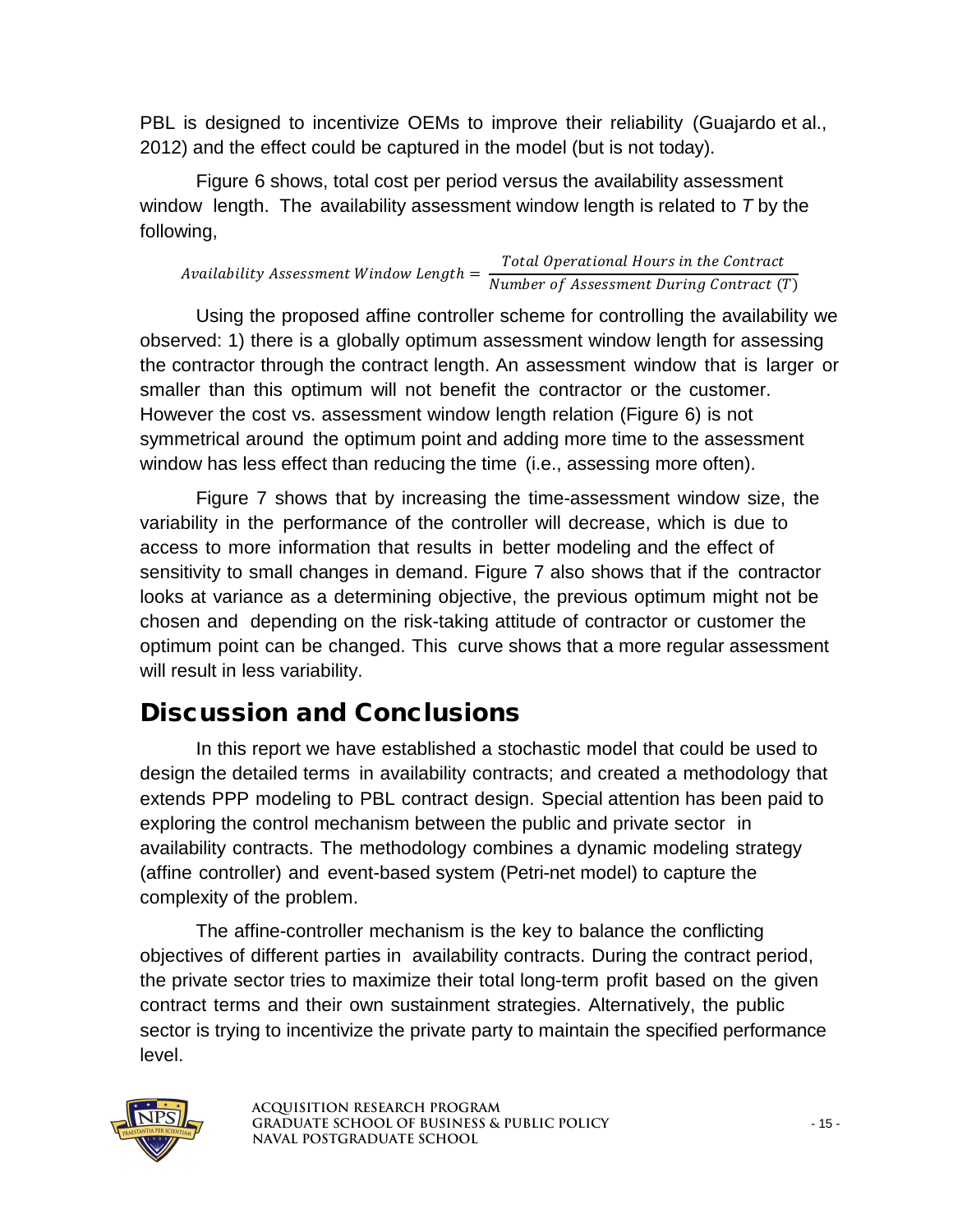The model aims to provide guidance for better design and negotiation of availability contracts, and is expected to help both parties understand the essential purpose of the partnership, and seek their mutual interest more efficiently. Specifically the model could be used to find the optimum time windows for assessing the contractor's efforts (i.e., measuring availability) - this is a key factor that determines the constraints for a contractor's design process and requires determining the length of the time window and the starting point for the first assessment. Longer assessment and sampling windows cause more fluctuation to appear in the middle time periods, but the prediction of demand will be more accurate. The length of the assessment window translates directly to the length of time over which availability is measured for contract assessment purposes.

Figure 8 shows the effect of assessment window length on an indirect performance measure (i.e., inventory level). It shows that in all cases of assessment window length, the mean of inventory level is positive and the same, however the variance of inventory level is higher with longer assessment windows. This also shows that with the proper construction of the affine controller, indirect parameters also will be satisfactory. This variance can represent the situation where contractors take higher risk. A risk-averse contractor will prefer a smaller assessment window due to its lower variability.



**Figure 8. Inventory Level vs. Assessment Window Length**

<span id="page-32-0"></span>

**Acquisition Research Program** GRADUATE SCHOOL OF BUSINESS & PUBLIC POLICY **16 Naval Postgraduate School**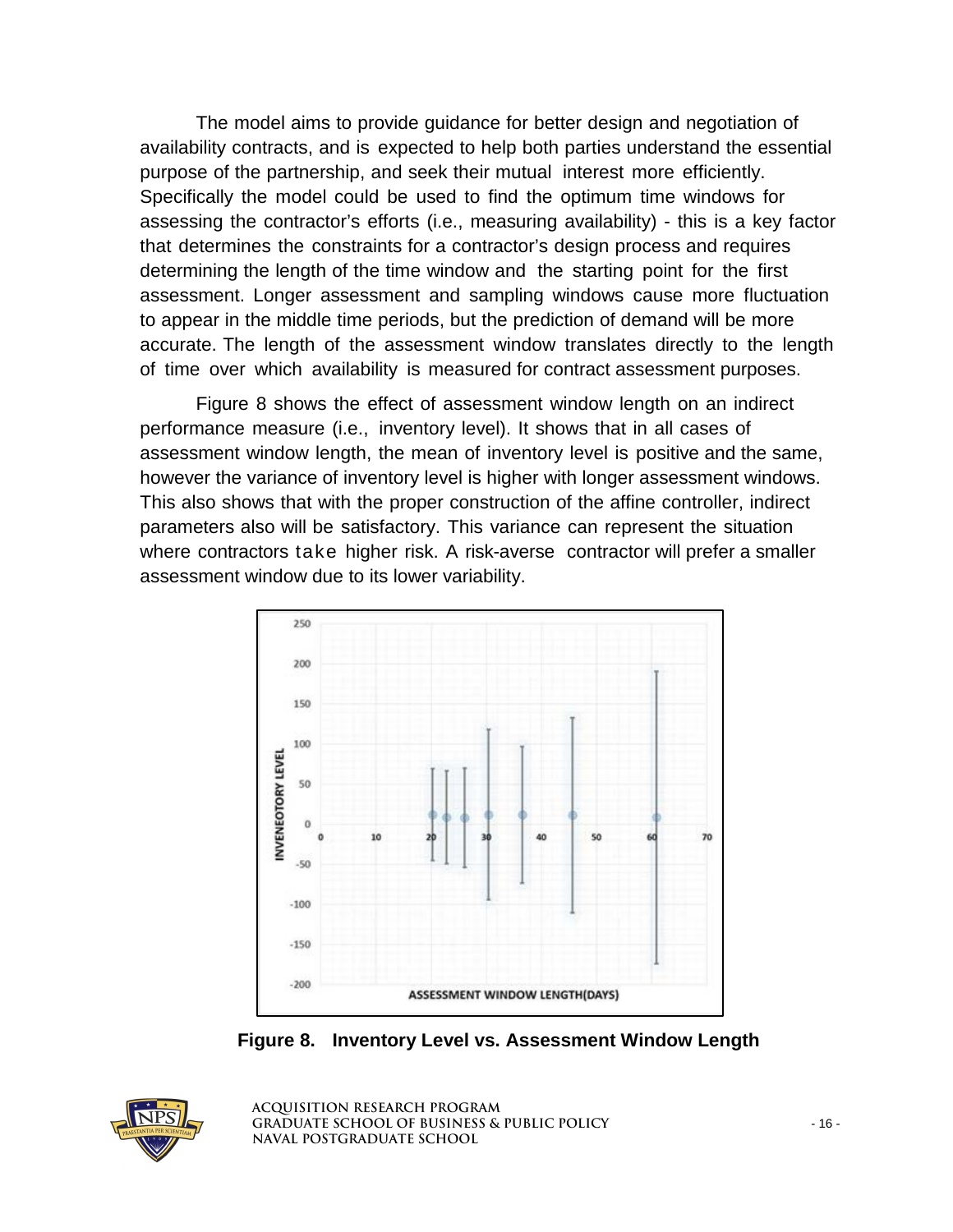### <span id="page-33-0"></span>References

- Boyce, J., and Banghart, A. (2012). Performance based logistics and project proof point – A Study in PBL effectiveness. *Defense AT&L: Product Support*, March-April, 26-30.
- Bertolini, M., Bevilacqua, M., and Mason, G. (2006). Reliability design of industrial plants using Petri nets.

*Journal of Quality in Maintenance Engineering, 12*(4), 397–411.

- Doerr, K., Eaton, D.R., and Lewis, I.A. (2004). Measurement issues in performance based logistics. DTIC Document, available at: http://oai.dtic.mil/oai/oai?verb=getRecord&metadataPrefix=html&identifier=AD A498508 (accessed 5 April 2013).
- Cuthbertson, R., and Piotrowicz, W. (2011). Performance measurement systems in supply chains: A framework for contextual analysis. *International Journal of Productivity and Performance Management, 60*(6), 583–602.
- Gansler, J.S., Lucyshyn, W., and Vorhis, C. (2011). Performance-based services acquisition. *DTIC Document*, available at[:](http://oai.dtic.mil/oai/oai?verb=getRecord&metadataPrefix=html&identifier=ADA555375) [http://oai.dtic.mil/oai/oai?verb=getRecord&metadataPrefix=html&identifier=AD](http://oai.dtic.mil/oai/oai?verb=getRecord&metadataPrefix=html&identifier=ADA555375) [A555375](http://oai.dtic.mil/oai/oai?verb=getRecord&metadataPrefix=html&identifier=ADA555375) (accessed 31 March 2014).
- Guajardo, J.A., Cohen, M.A., Kim, S.-H., and Netessine, S. (2012). Impact of performance-based contracting on product reliability: An empirical analysis. *Management Science*, *58*(5), 961–979.
- Haas, P.J., and Shedler, G.S. (1986), Regenerative stochastic Petri nets. *Performance Evaluation, 6*(3), 189–204.
- Kobren, B. (2011). Supportability as an affordability enabler: A critical fourth element of acquisition success across the system life cycle. *Defense AT&L: Better Buying Power*, September-October, 50- 54
- Levitt, T. (1972). Production-line approach to service. *Harvard Business Review, 50*(5), 41-52.
- Nuzzo, P., Xu, H., Ozay, N., Finn, J.B., Sangiovanni-Vincentelli, A.L., Murray, R.M., Donze, A., and Seshia, S. (2014). A contract-based methodology for aircraft electric power system design. *IEEE Access*, 2, 1–25.
- Sharma, D.K., Cui, Q., Chen, L., and Lindly, J.K. (2010). Balancing private and public interests in public- private partnership contracts through optimization of equity capital structure. Transportation Research Record: *Journal of the*

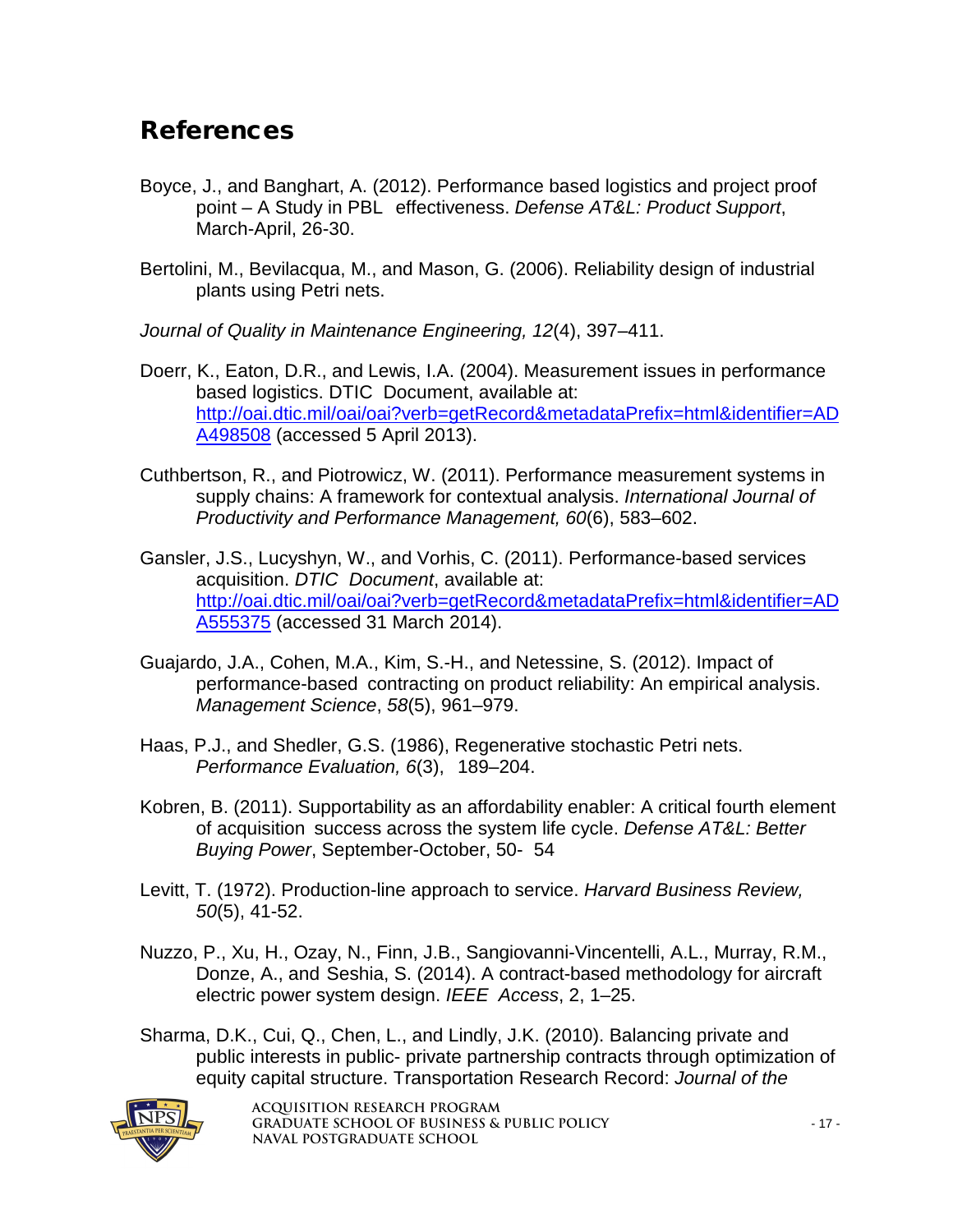*Transportation Research Board, 2151*(1), 60–66.

- Skaf, J., and Boyd, S.P. (2010). Design of affine controllers via convex optimization. *IEEE Transactions on Automatic Control, 55*(11), 2476–2487.
- Sodhi, M., Jester, B., Ferguson, J., and Bussiere, M. (2010). A Simulation Model for Setting Terms for Performance Based Contract Terms. Retrieved from [http://oai.dtic.mil/oai/oai?verb=getRecord&metadataPrefix=html&identifier=ADA](http://oai.dtic.mil/oai/oai?verb=getRecord&metadataPrefix=html&identifier=ADA530123) [530123](http://oai.dtic.mil/oai/oai?verb=getRecord&metadataPrefix=html&identifier=ADA530123)
- Wijk, O., Olinger, T., and Hell, R. (2011). Simulation as support for decision making in negotiations. In: Proceedings of the 14th annual System Engineering Conference, San Diego, USA. Available at: www.systecon. se/documents/Simulation\_as\_support. pdf.
- USDOT (2004). *Report to Congress on Public–Private Partnerships*. U.S. Department of Transportation, December.